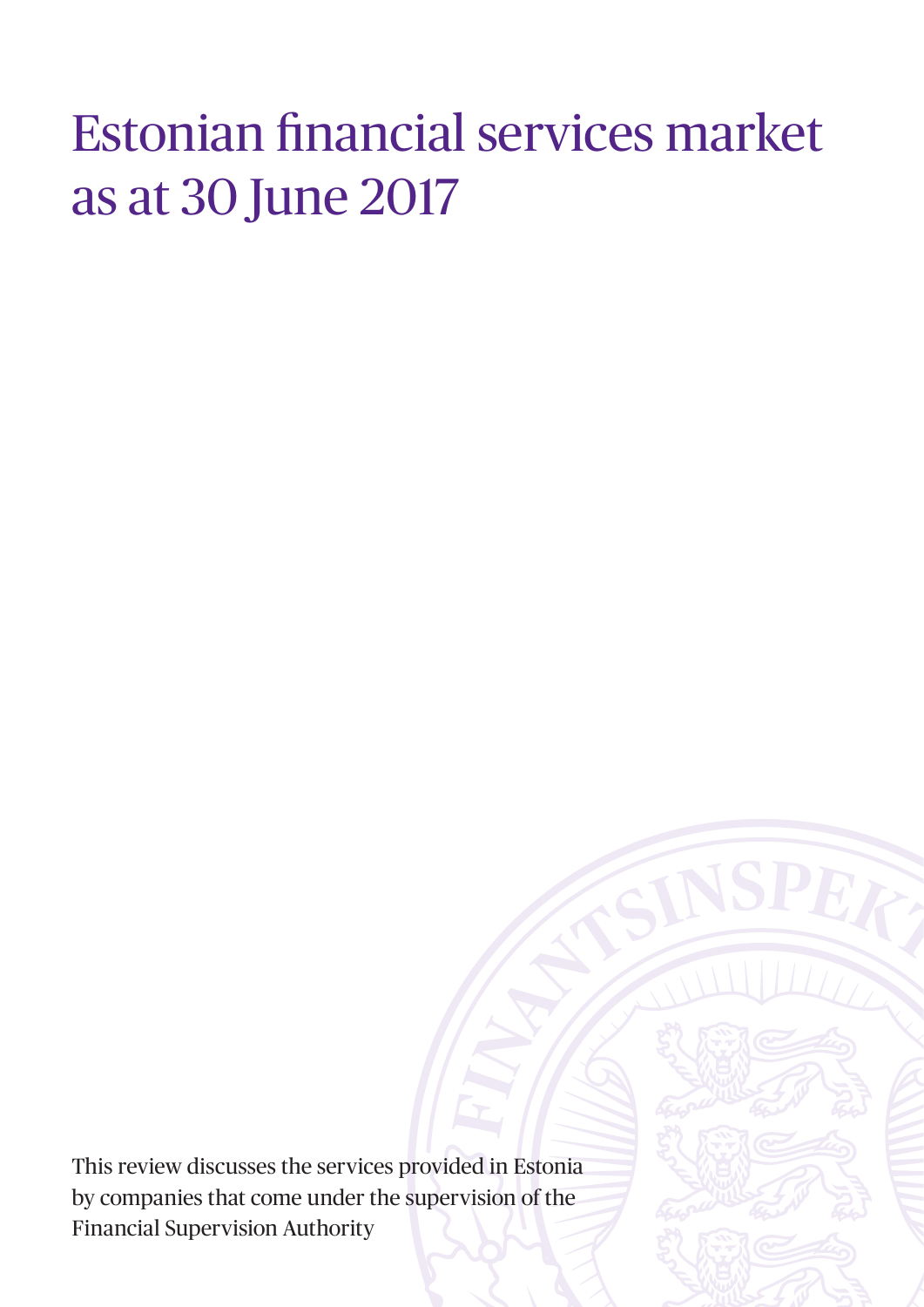# Content

| 1.  | General development of the financial market | 3              |
|-----|---------------------------------------------|----------------|
| 2.  | Division of private customers by services   | $\sqrt{5}$     |
| 3.  | Deposits                                    | 6              |
| 4.  | Investment and pension funds                | $\overline{9}$ |
| 5.  | Payments from the second pension pillar     | $12\,$         |
| 6.  | Portfolio management                        | 13             |
| 7.  | Life insurance                              | $15\,$         |
|     | 7.1. Life insurance brokers                 | $17\,$         |
| 8.  | Non-life insurance                          | $18\,$         |
|     | 8.1. Non-life insurance brokers             | 20             |
|     | 9. Loans issued by credit institutions      | 23             |
| 10. | Loans issued by creditors                   | 27             |
| 11. | Payment services                            | 29             |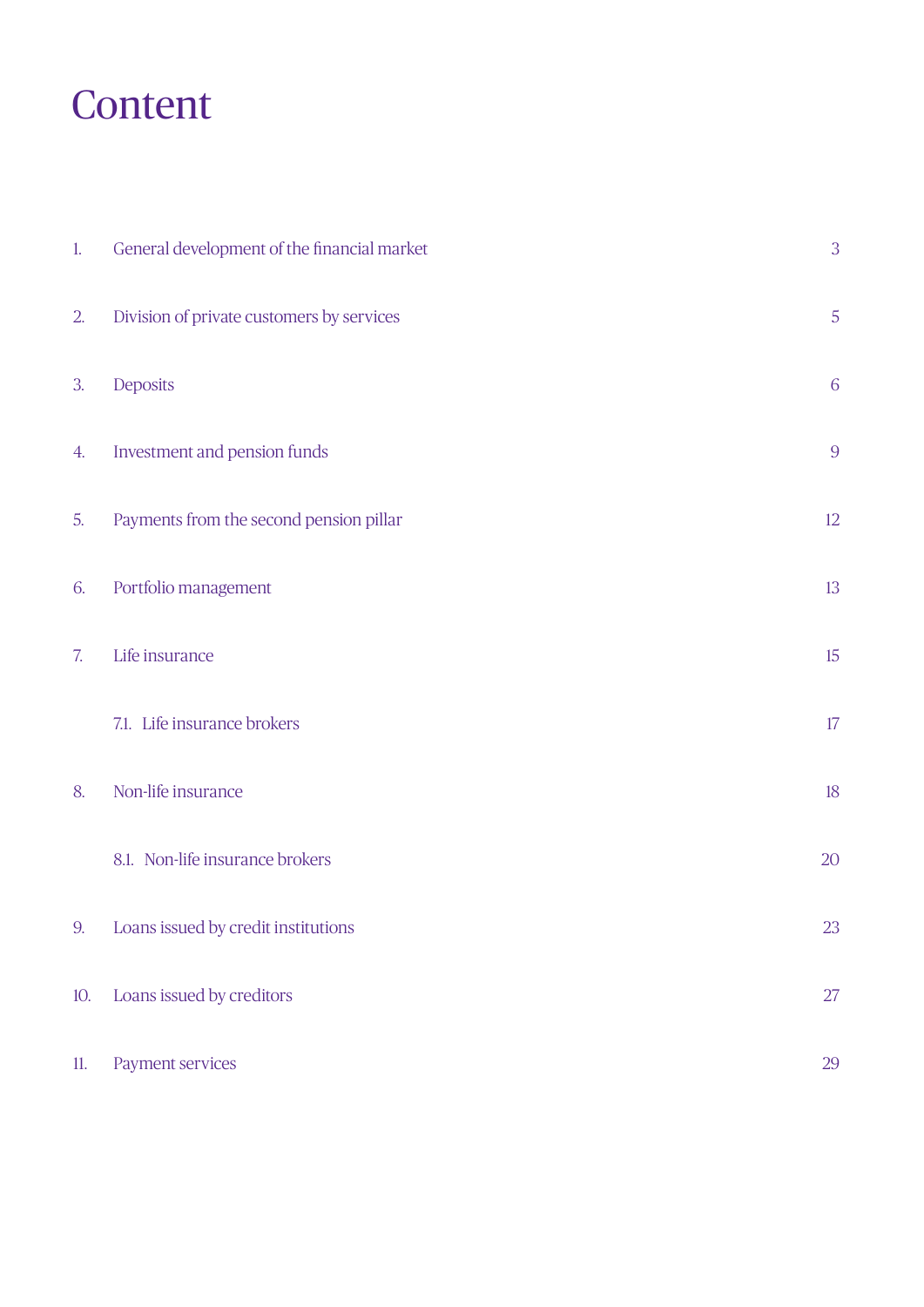# 1. General development of the financial market

The trends in the Estonian financial services market in the first half of 2017 were similar to those seen in previous periods, as most of the financial services increased in volume and the services used for financing consumption continued to grow strongly.

The total stock of deposits increased by 1.5%, or 248 million euros, in the first half of 2017. This growth was driven by the addition of 390 million euros in demand and overnight deposits, mainly because of low interest rates. At the same time the stock of term and savings deposits dropped by 133 million euros. As at the end of June 2017, a total of 16.6 billion euros was held in deposits.

The consolidated balance of the loan portfolios of the banks increased by 2.4%, or 425 million euros, in the first half of the year and it stood at 18.2 billion euros as at the end of June. Meanwhile, the consolidated balance of creditors increased by 7.1%, or 53 million euros, to 0.8 billion euros.

Investment service volumes have increased, especially in the fund segment. Pension fund volumes were up 8%, while

the value of public real estate funds increased by 17% in the first six months of the year, and investments in foreign funds<sup>1</sup> increased by 6%. The aggregate volume of individual portfolios increased by 20%, while other investments in financial instruments decreased by 7%.

The overall volume of assets placed in financial services targeted at savings and investing, including investment and pension funds, individual portfolios, other financial instruments, term and savings deposits, and investment and other deposits, grew by 2% to 10.2 billion euros by the end of June 2017 from 9.9 billion euros at the end of 20162. The funds held in current accounts increased by 3% in six months to 13.3 billion euros at the end of June.

The volume of insurance premiums in life insurance increased by 7% to 43 million euros, while those in non-life insurance were up 11% at 165 million euros.

The Financial Supervision Authority has access to the reports of creditors from 2016, and so data on the loans they issue has also been added to this review.

| Service                               | Volume | individuals | of which, to Estonian resident private |
|---------------------------------------|--------|-------------|----------------------------------------|
|                                       |        | Volume      | Share in total services                |
| Public investment funds               | 503    |             | ÷                                      |
| Pension funds                         | 3500   | 3500        | 100%                                   |
| Foreign funds offered in Estonia      | 535    | 105         | 20%                                    |
| Unit-linked life insurance provisions | 253    | 253         | 100%                                   |
| Individual portfolios                 | 793    | 96          | 12%                                    |
| Bank loans                            | 18,196 | 7823        | 43%                                    |
| Creditor loans                        | 794    | 794         | 100%                                   |
| Demand and overnight deposits         | 13,281 | 4927        | 37%                                    |
| Term and savings deposits             | 3216   | 1579        | 49%                                    |
| Investment and other deposits         | 83     | 58          | 70%                                    |
| Other financial instruments           | 1309   | 342         | 26%                                    |

#### The volume of investment and banking services provided by Estonian financial institutions as at the end of June 2017 (million euros)

1 To avoid duplicating data, the investments of Estonian insurance companies and investment and pension funds have been deducted from investments in foreign investment funds.

<sup>2</sup> The volume of closed-end type mutual funds has been deducted from the figure for 2016, as these are no longer shown in the reporting starting from 2017.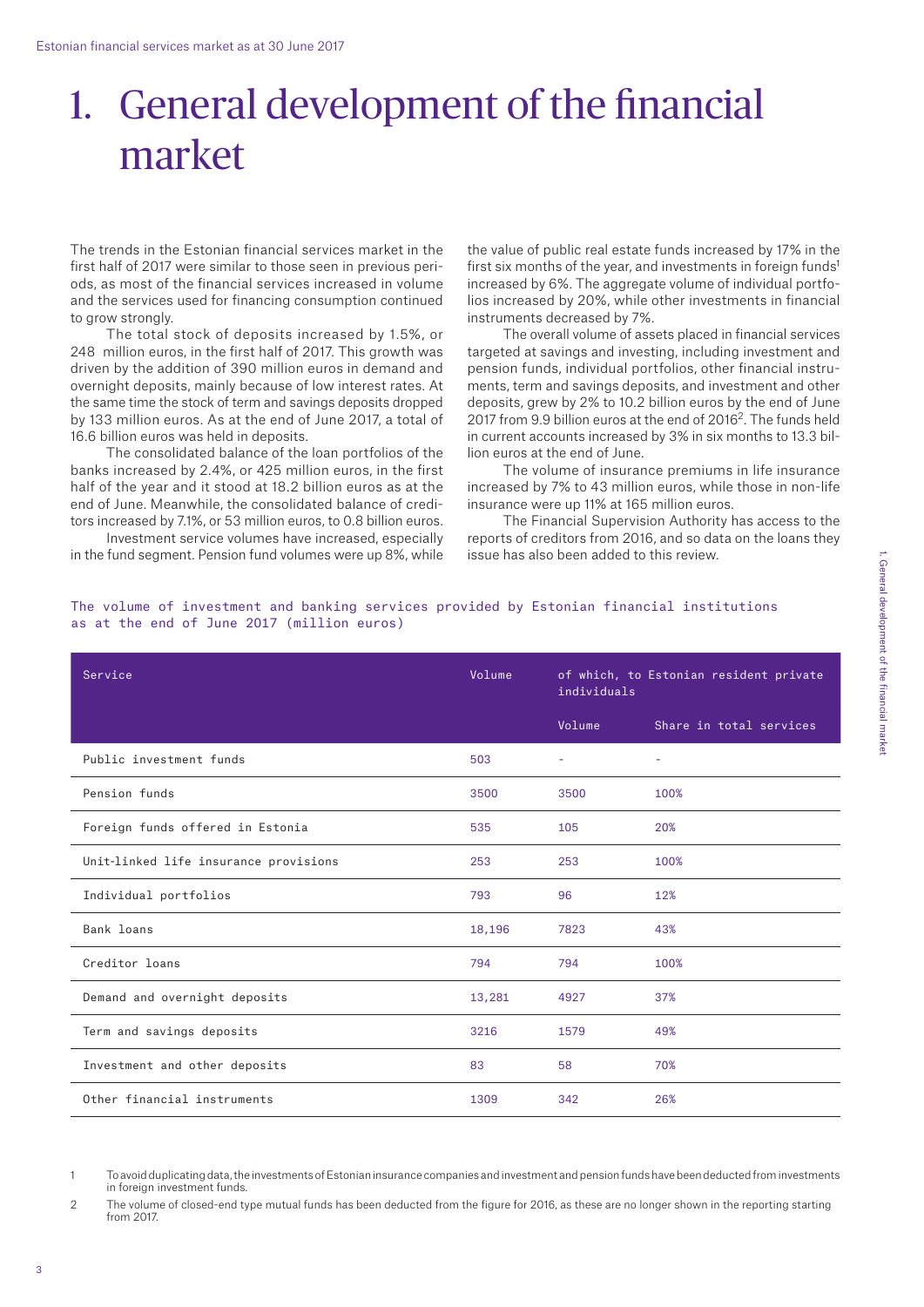In the first half of 2017, the financial assets of Estonian resident individuals exceeded their liabilities. As at the end of June they held 10.8 billion euros in financial assets and had financial liabilities of 8.6 billion euros.

It is notable that financial assets increased faster than financial liabilities did, as consolidated financial assets grew by 6% and aggregated loans by 3%. Consequently, the net financial assets of Estonian resident individuals amounted to 2.2 billion euros at the end of June, having grown by nearly 0.4 billion euros in six months.



#### Financial assets and liabilities of Estonian resident individuals (million euros)

Each Estonian resident individual had assets on average of 8197 euros and loans of 6550 euros as at the end of June.

This made the average net financial assets of each private individual 1648 euros, up from 1372 euros at the end of 2016.

#### Average net financial assets of Estonian resident individuals (euros)

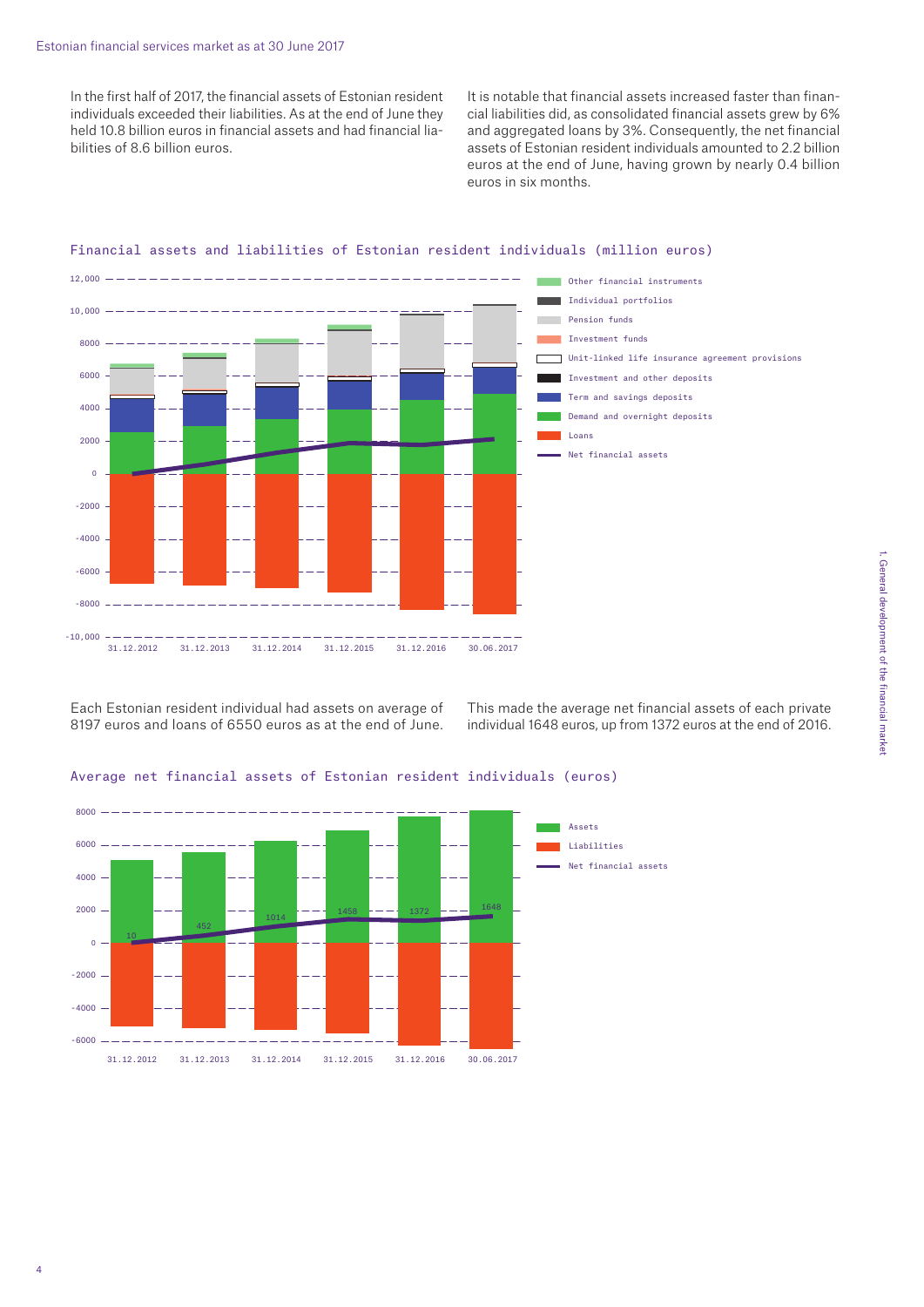# 2. Division of private customers by services

The numbers of contracts known to the Financial Supervision Authority3 indicate that the most popular service in Estonia is the demand deposit, or a current account. There were 1.907 million current accounts<sup>4</sup> held by private individuals at the end of June 2017, as many individuals have several current accounts. However, the number of private current accounts has been declining in recent years, as six years ago in 2011 there were 2.484 million current accounts.

Loans came second on the list of financial products of private individuals for the number of contracts as 1.175 million<sup>5</sup> loan contracts had been signed with private individuals as at the end of June 2017. The third most numerous financial product is pension funds.

#### Number of contracts of private individuals by financial services



- 3 As the requirements of the European Union have changed, the number of contracts in the insurance segment is not shown.
- 4 Current accounts opened with credit institutions that have a positive balance.
- 5 Loan contracts concluded with banks and other creditors. Some people may have concluded several loan contracts.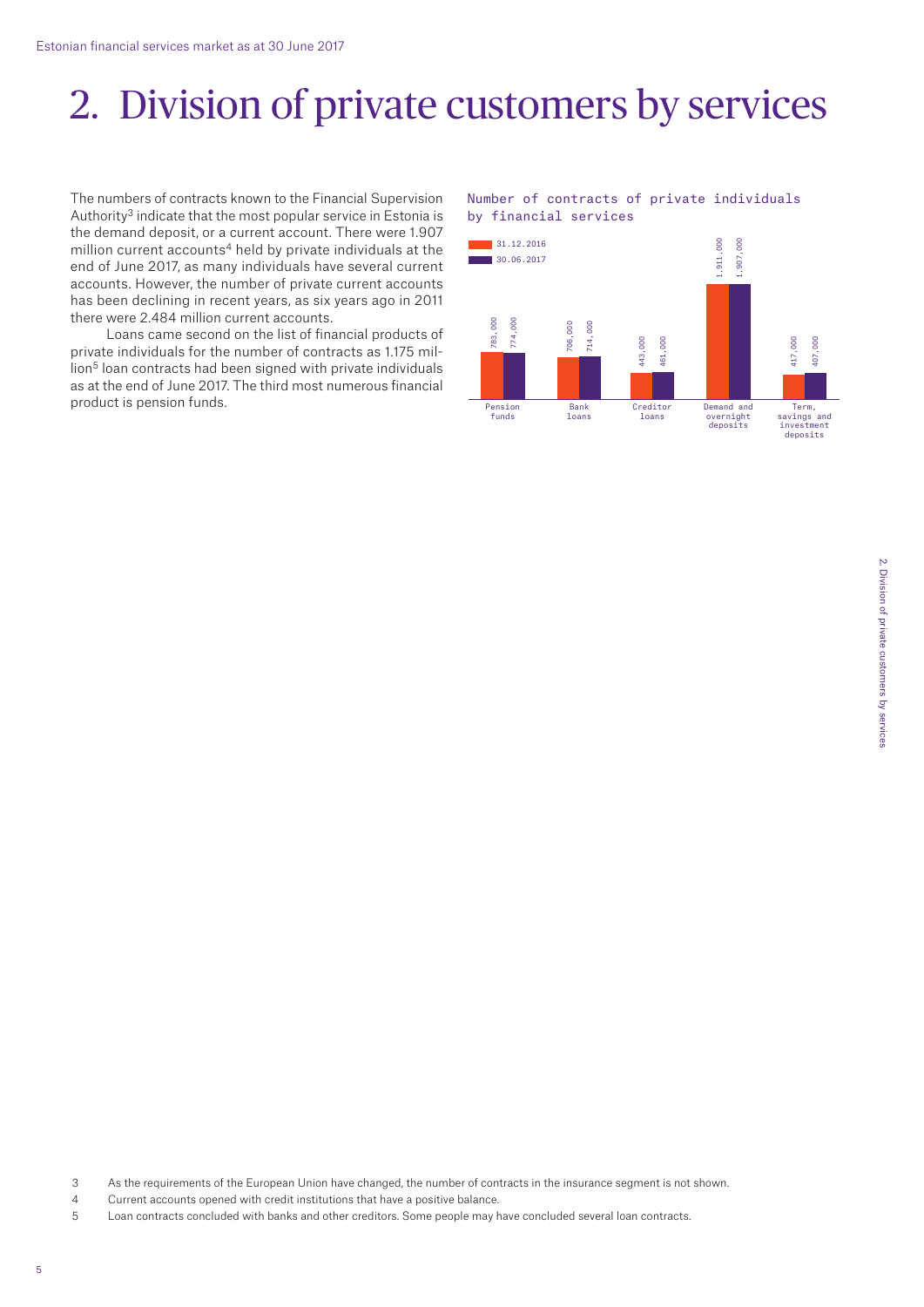### 3. Deposits<sup>6</sup>

#### **Market breakdown:**

| Swedbank                       | 46% |
|--------------------------------|-----|
| <b>SEB Pank</b>                | 23% |
| Nordea Bank AB Estonian branch | 12% |

#### **Customers:**  2,575,585 effective contracts

**Service volume:** 

consolidated deposit volume: 16.6 billion euros

#### Balance of deposits

The stock of deposits with Estonian banks grew by 1.5%, or 248 million euros, in the first half of 2017 to stand at 16.6 billion euros by the end of June. The growth over the year to the end of June was 3.7%, or 588 million euros.

The growth was only in demand and overnight deposits, which reached a total of 13.2 billion euros. With interest rates still low, the stock of term and savings deposits decreased by 133 million euros to 3.3 billion euros. Other deposits, including investment deposits, totalled 0.1 billion euros. This meant that fixed-term deposits accounted for only 20% of the total.

For the first time since 2004, the stock of private deposits<sup>7</sup> exceeded that of corporate deposits $8$ , as private individuals held 7.2 billion euros in deposits and companies held 6.6 billion. Private individuals held 44% of the total balance of deposits and most of them were demand and overnight deposits with a total value of 5.3 billion euros, accounting for 73% of all private deposits.

Businesses held 40% of the total balance of deposits. At 89%, a large majority of these corporate deposits were demand and overnight deposits, totalling 5.9 billion euros, and the remaining 11% were fixed-term and savings deposits. The stock of corporate deposits fell because of an outflow of non-resident deposits.

Financial institutions9 had 1.4 billion euros in deposits and the government had 1.3 billion euros at the end of June 2017.

The share of deposits of non-residents decreased further in the first half-year from 12% to 11%.

#### Stock of deposits (million euros)



- 6 The data cover the deposits of all credit institutions operating in Estonia and the Estonian branches of foreign banks, taking in the deposits of both Estonian residents and non-residents. The data do not include deposits with foreign branches of Estonian credit institutions.
- 7 Includes non-profit associations.
- 8 Includes state or local government companies.
- 9 Includes insurers and pension funds.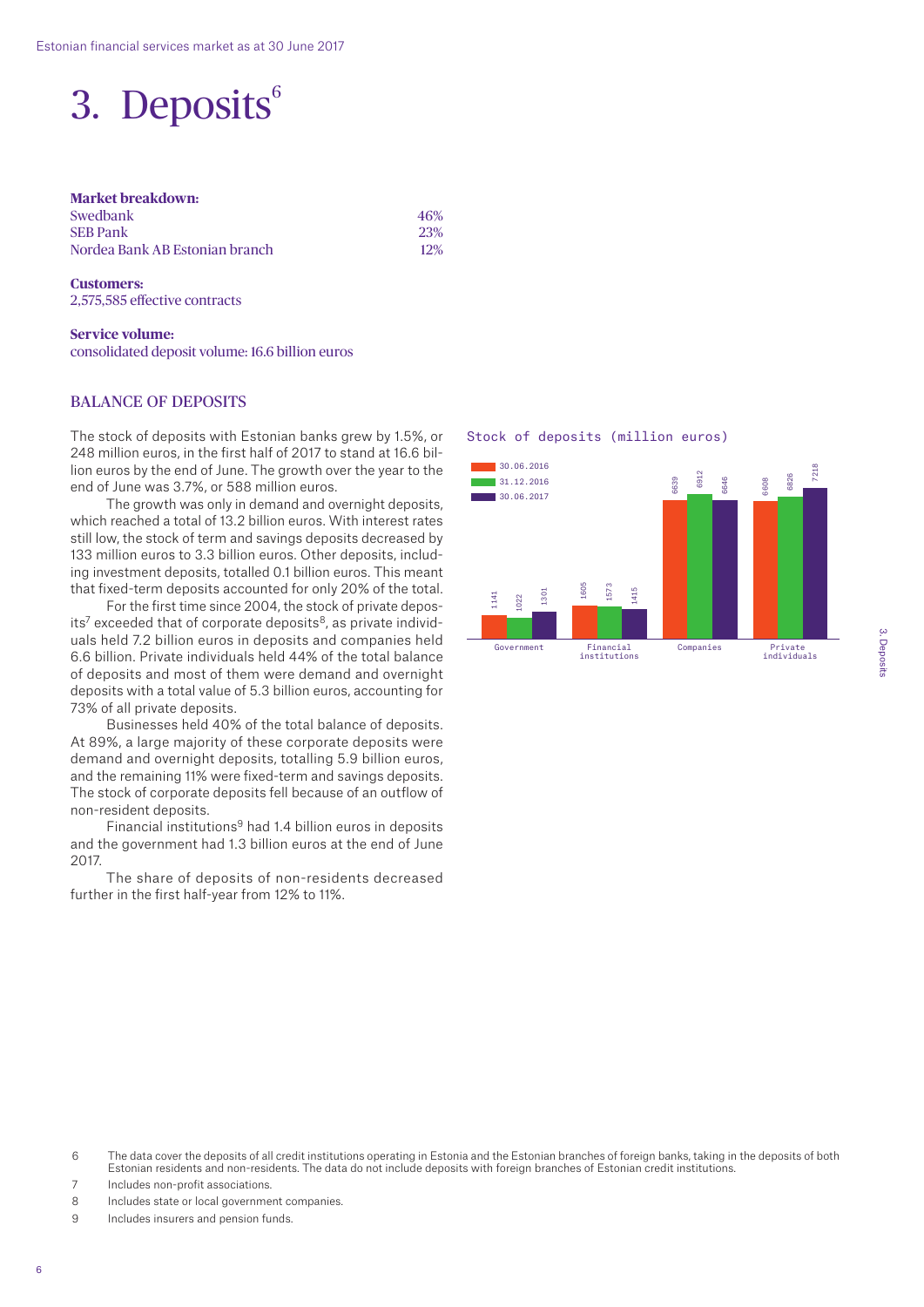#### Market breakdown of bank deposits

The increase in the stock of deposits at Estonian banks in the first half of 2017 was driven to a large extent by LHV Pank and the Estonian branch of Nordea Bank AB, and this boosted the market share of LHV from 4% to 6% and that of Nordea from 10% to 12%. Swedbank continued to lead the market with 46% despite losing deposit volume.

A majority of the market for government deposits was held by SEB Pank, which had 29% of the stock of deposits, followed by the Estonian branch of Nordea Bank AB with 21% and Swedbank with 20%. The biggest change was in the market share of the Estonian branch of OP Corporate Bank plc, which increased over the year from 0% to 8%.

There was a bigger shift in the market for the deposits of financial institutions, as the amounts deposited with LHV Pank and the Estonian branch of Nordea Bank AB Estonia grew over the year, increasing the market share of LHV from 6% to 18% and that of Nordea from 11% to 21%. At the same time, the market share of Swedbank dropped from 43% to 24% and SEB Pank became the leader in this customer segment with a market share of 28%.

There was notable volatility in the corporate deposit market and this was reflected in fluctuations of 1–2% in the market shares of the banks. Over the year, the market share of the Estonian branch of Danske Bank A/S declined the most, from 8% to 4%, while the market share of the Estonian branch of Nordea Bank AB increased the most, from 11% to 13%, followed by that of LHV Pank, from 5% to 7%. The largest market share was still held by Swedbank with 45%.

Market breakdown of government deposits as at the end of June 2017 (end of June 2016 in brackets)



#### Market breakdown of corporate deposits as at the end of June 2017 (end of June 2016 in brackets)



Market breakdown of deposits as at the end of June 2017 (end of June 2016 in brackets)



The stock of private deposits increased the most at Swedbank, but this had no impact on the bank's market share of 55%. The market share of the Estonian branch of Danske Bank A/S decreased from 4% to 2%, while the market share of LHV Pank increased from 4% to 5% and that of Bigbank grew from 2% to 3%.





Market breakdown of private deposits as at the end of June 2017 (end of June 2016 in brackets)

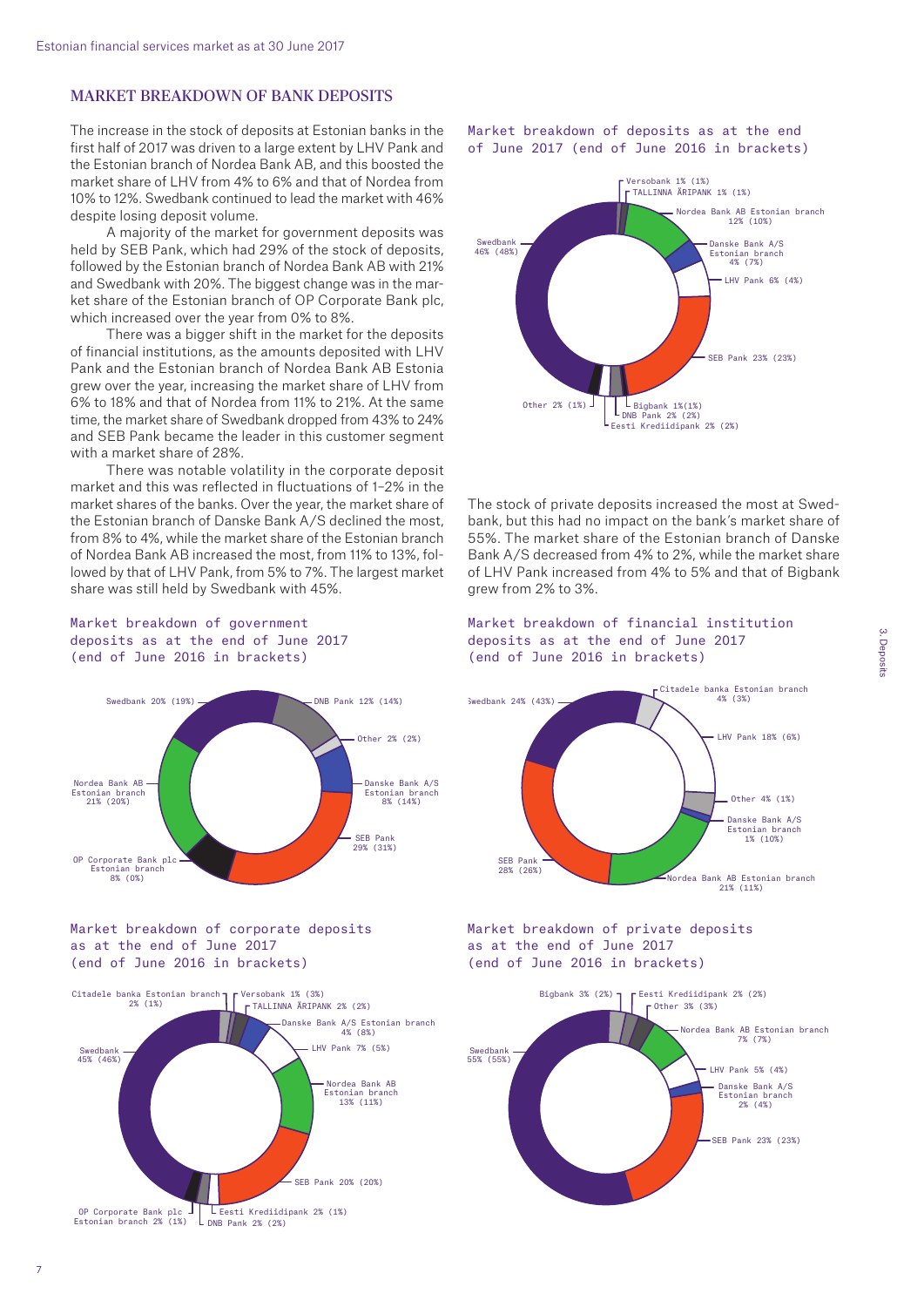#### Number and size of deposits

The number of deposit agreements fell in the first half of 2017, with some 3200 fewer demand and overnight deposits, 6900 fewer term and savings deposits, and 3500 fewer other deposits.

The number of effective deposit agreements<sup>10</sup> as at the end of June 2017 were:

| $\bullet$ | demand and overnight deposits        | 2.161.000 |
|-----------|--------------------------------------|-----------|
|           | of which held by private individuals | 1,907,000 |
| $\bullet$ | term and savings deposits            | 400,000   |
|           | of which held by private individuals | 393,000   |
| $\bullet$ | investment and other deposits        | 15,000    |
|           | of which held by private individuals | 14,000    |

The average amount in the demand and overnight deposits of private individuals as at the end of June 2017 was 2755 euros, up from 2550 euros at the end of 2016, while term and savings deposits were 4838 euros, from 4694 euros at the end of 2016, and investment and other deposits stood at 4573 euros, from 4310 euros at the end of 2016.

#### Average balance of deposits of private individuals (euros)

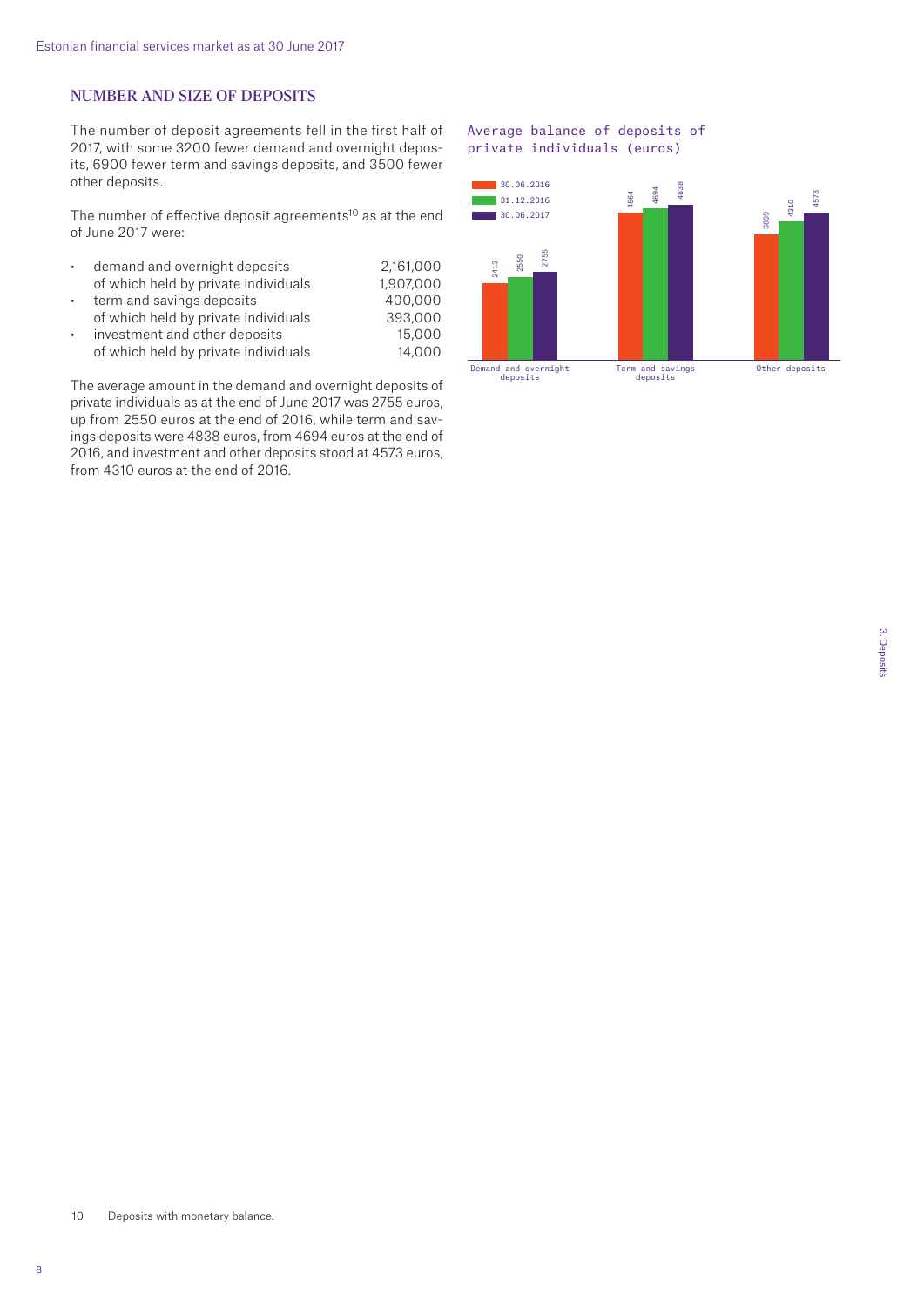# 4. Investment and pension funds<sup>11</sup>

**Market breakdown:**  Swedbank Investeerimisfondid 41% LHV Varahaldus 26% SEB Varahaldus 17%

#### **Total number of unit-holders:** 783,010 effective contracts

**Service volume:**  total volume of funds: 4.0 billion euros

#### Volume of assets held by funds

The assets of public investment funds<sup>12</sup>, including pension funds, totalled 4 billion euros in volume at the end of June 2017, having increased by 311 million euros, or 8%, over the first half of the year<sup>13</sup>.

The growth in the fund sector continued to be driven by mandatory pension funds as their assets increased by 255 million euros, or 8%, to 3.4 billion euros in the first half of the year to the end of June.

In terms of growth, the mandatory pension funds were followed by equity funds<sup>14</sup>, which saw their assets increase by 30 million euros, or 9%, to 368 million euros by the end of June. Meanwhile, the assets of public property funds increased by 19 million euros, or 17%, to 127 million euros. The volume of assets of bond funds remained at 8 million euros as investors again showed little interest because of low interest rates.

Mandatory pension funds remained the biggest fund type with 84% of the total volume of assets in the fund sector. In second place came stock funds with 9%, and in third were voluntary pension funds with 4%. Property funds held 3% and bond funds 0.2% of the total volume of assets of public funds.

#### Market value of public fund investments (million euros)



4. Investment and pension funds

4. Investment and pension tunds

- 11 The data for investment funds cover all the clients of public investment funds registered in Estonia, including clients from foreign countries.
- 12 Public investment funds include UCITS, alternative funds and pension funds. The Investment Funds Act that entered into force at the beginning of this year limits the extent of the supervision and the accompanying reporting obligation for management companies that call themselves small fund managers, and so they are not covered in this review.
- 13 Asset volume is shown by market value. For the purposes of comparing data, the volumes of non-public funds have been deducted from the data for 2016.
- 14 Local equity funds also include funds of funds and mixed funds.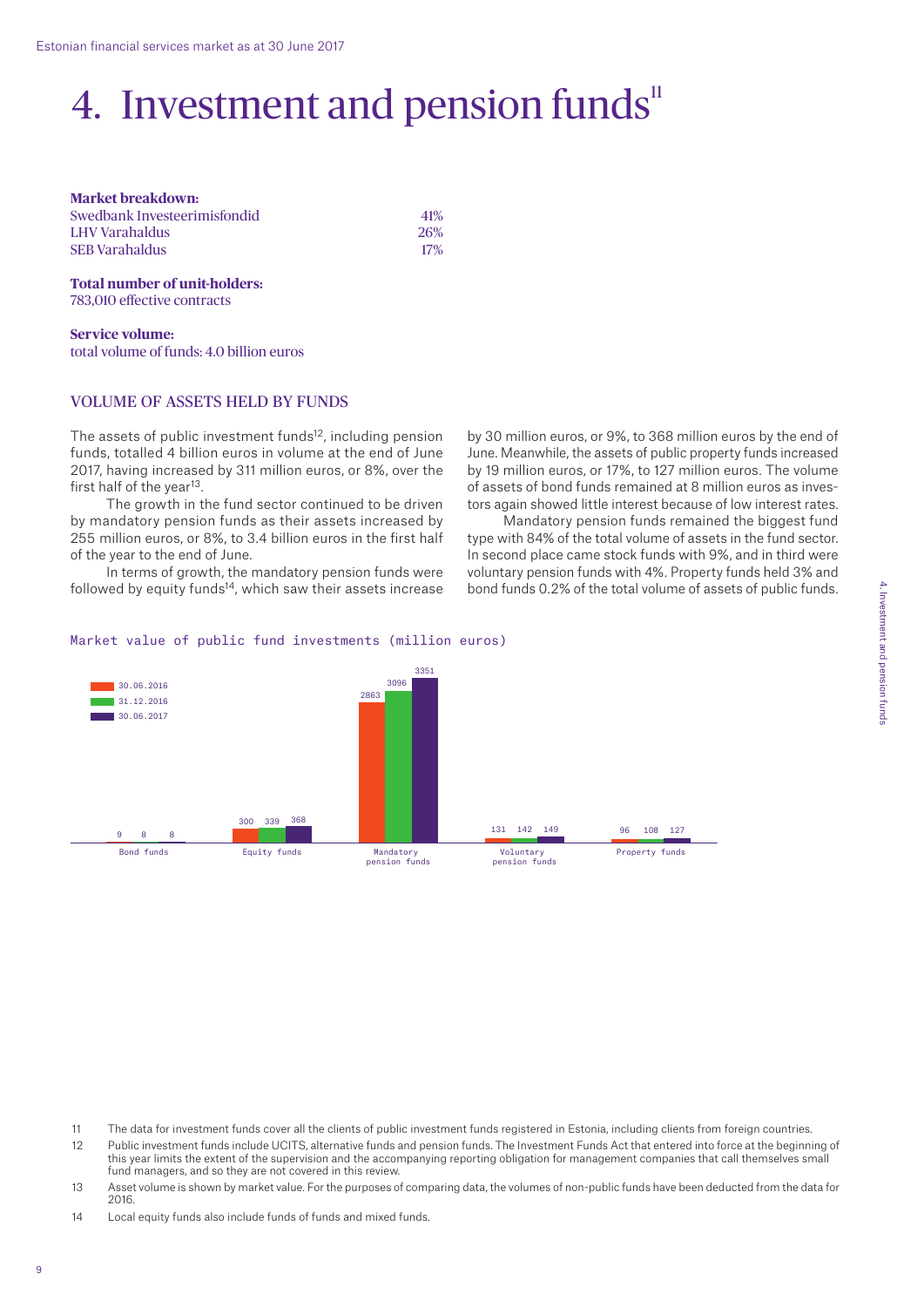#### Unit holders of funds

The number of unit holders in Estonian public funds fell by 9738 in the first half of 2017 to 783,010 by the end of June<sup>15</sup>. There were falls of 9431 in mandatory pension funds and of 1230 in equity funds. In both cases the fall was due to a drop in the number of funds, which reduced the number of unit holders.

In other types of funds, however, the number of unit holders increased. The biggest growth was of 619 in voluntary pension funds, which is the biggest growth in the past eight years. The number of unit holders in public property funds increased by 302.

The largest type of fund by number of customers among public funds was mandatory pension funds with 728,877 unit holders, followed by voluntary pension funds with 45,065, equity funds with 8042, and property funds with 1009.

#### Management companies

The biggest impact on the market for fund services at the beginning of 2017 came from the acquisition of Danske Capital by LHV Varahaldus. This increased the market share of LHV Varahaldus to 26%, making it the second largest by volume of funds under management after Swedbank, which has 41%. SEB Varahaldus had 17% of the market for funds.

#### Number of unit holders of public funds



Market breakdown of fund services as at the end of June 2017 (end of June 2016 in brackets)



15 The number of unit holders includes non-residents.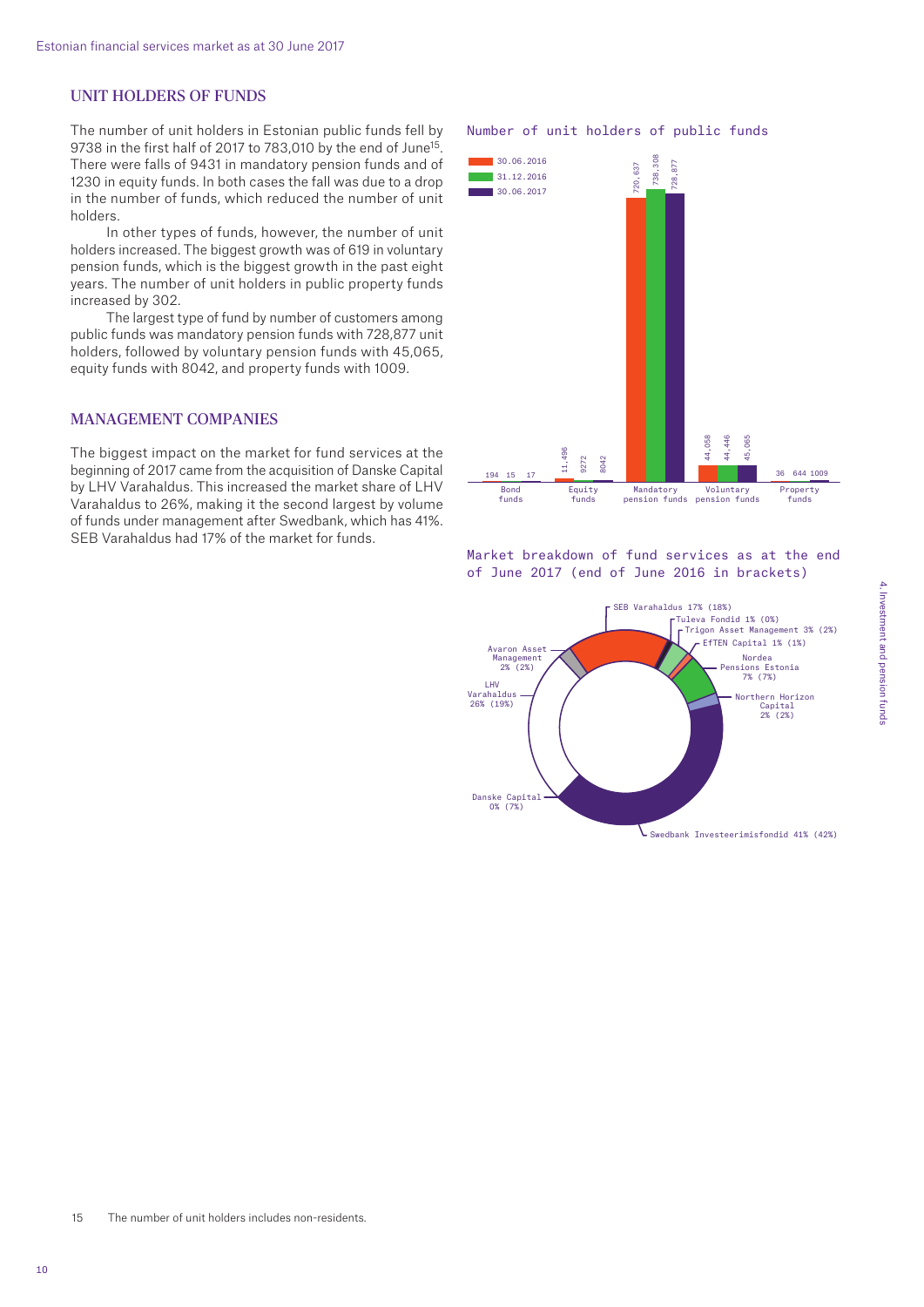Swedbank Investeerimisfondid had the largest share of the equity funds market at the end of June 2017 with 43%. It was followed by Trigon Asset Management with 34% and AVARON Asset Management with 22%. SEB Varahaldus, meanwhile, liquidated all the funds of funds it managed. As at the end of June 2017, there was only one bond fund<sup>16</sup> left in the market. which was owned by Avaron Asset Management.

The biggest change in the market for mandatory pension funds was the increase in the market share of LHV Varahaldus to 30% following its merger with Danske Capital. This left LHV Varahaldus as the second largest management company

for pension funds in Estonia. Swedbank Investeerimisfondid still holds the largest market share with 42%. Tuleva Fondid, which is a newcomer in the market, held 1% of the total assets of pension funds at the end of June. SEB Varahaldus held 19% of assets and Nordea Pensions Estonia 8%.

The largest market share in the market for voluntary pension funds was the 56% held by Swedbank Investeerimisfondid, followed by the 25% of SEB Varahaldus.

In the market for public real estate funds, there were only two management companies, with Northern Horizon Capital holding market share of 68% and EfTEN Capital holding 32%.

#### Market breakdown of equity funds as at the end of June 2017 (end of June 2016 in brackets)



#### Market breakdown of mandatory pension funds as at the end of June 2017 (end of June 2016 in brackets)



#### Market breakdown of voluntary pension funds as at the end of June 2017 (end of June 2016 in brackets)



Market breakdown of public real estate funds as at the end of June 2017 (end of June 2016 in brackets)

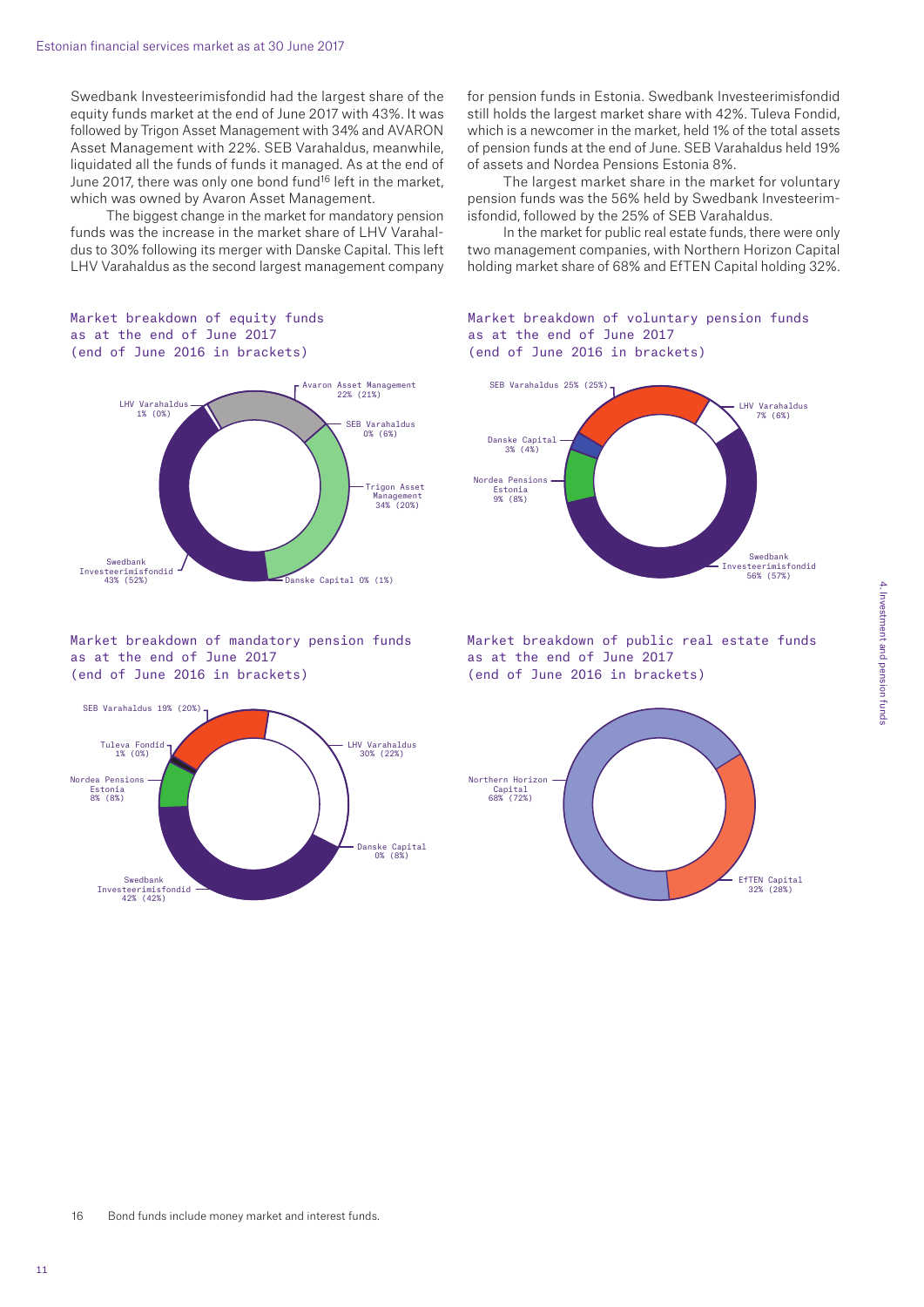# 5. Payments from the second pension pillar

The Estonian Central Register of Securities showed there were 34,824 people entitled to payments from second pillar pensions as at the end of June 2017, which was 4685 more than the year before. Of these people, 37% or 12,946 were men and 63% or 21,878 were women.

The distribution of the payments from second pillar pensions remains quite stable, varying by 1–2%.

At the end of June, the share of those entitled to the second pillar payments who had signed pension agreements<sup>17</sup> remained at 16%. At the same point, 38% of those entitled to the second pillar payments received only funded pension<sup>18</sup> payments, while 10% received payments through funds and lump sum payments<sup>19</sup> and 15% received only lump sum payments. The remaining 21% who were entitled to payments from second pillar pensions had not applied for them.

The life insurance company with the largest market share in the second pension pillar market, with 62%, is Compensa Life Vienna Insurance Group.

The breakdown of old-age pensioners who have joined the second pension pillar by type of payment as at the end of June 2017 (end of June 2016 in brackets)



Market breakdown of insurers by number of second pension pillar contracts as at the end of June 2017 (end of June 2016 in brackets)



- 17 A pension contract is an insurance contract entered into between a unit holder and a life insurance company, under which the insurance company makes pension payments until the death of the person who signed the contract.
- 18 A funded pension is a scheme agreed between a unit holder and the management company of the pension fund, under which regular payments from the pension fund are made to the unit holder for a specified time.
- 19 Lump sum payments are payments withdrawn all at once from the pension fund.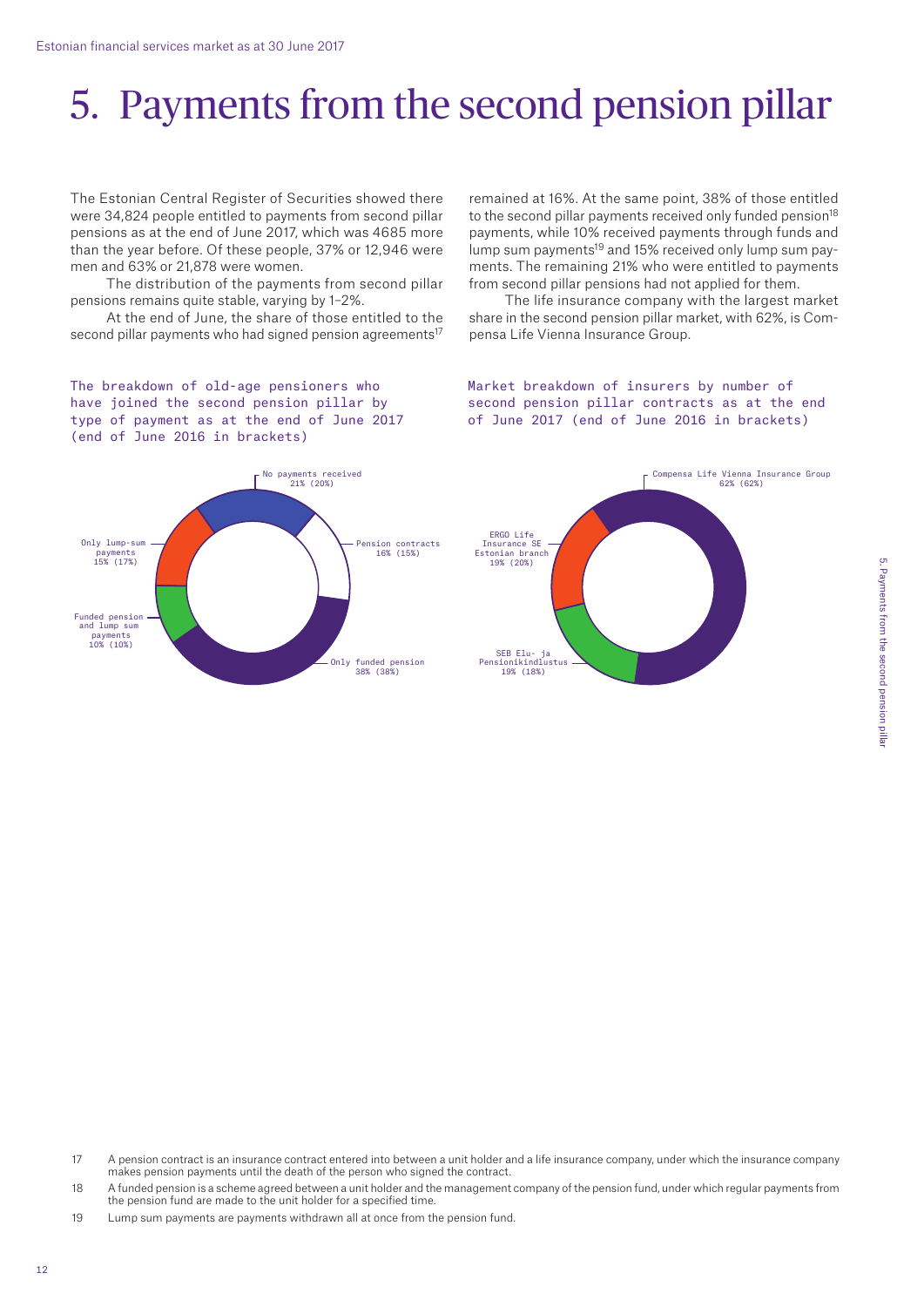# 6. Portfolio management $^{20}$

| <b>Market breakdown:</b>       |            |  |
|--------------------------------|------------|--|
| Swedbank grupp                 | 42%        |  |
| <b>SEB Bank grupp</b>          | <b>22%</b> |  |
| <b>Trigon Asset Management</b> | 16%        |  |

#### **Service volume:**

Total volume of portfolios: 793 million euros

#### Volume of portfolios

Portfolio management services are provided by management companies, banks and investment firms. The combined volume of portfolios increased by 20% in the first half of the year to 793 million euros from 658 million euros at the end of 2016.

The portfolios managed by management companies increased in size in the first half of 2017 from 186 million euros to 296 million euros. The customer portfolios managed by banks increased from 466 million euros to 475 million euros and those of investment firms from 6 million euros to 21 million.

#### Customers of the portfolio management service

At the end of June 2017, the majority of the consolidated customer portfolio was from Estonian residents, who had some 72% of the total, at 572 million euros, up from 559 million euros at the end of 2016. Of this, 337 million euros came from financial institutions, 136 million euros from companies, 96 million euros from private individuals<sup>21</sup>, and 3 million from the government.

#### Portfolio volumes (million euros)



Combined volume of individual portfolios by residence (million euros)



- 20 The data on portfolio management cover all market participants providing this service in Estonia, including advisory services. Their customers may be from Estonia or foreign countries.
- 21 Financial institutions include insurance providers, pension funds, credit institutions and other financial institutions. Companies also include state or local government companies. Private individuals also include non-profit associations. Government also includes state social funds.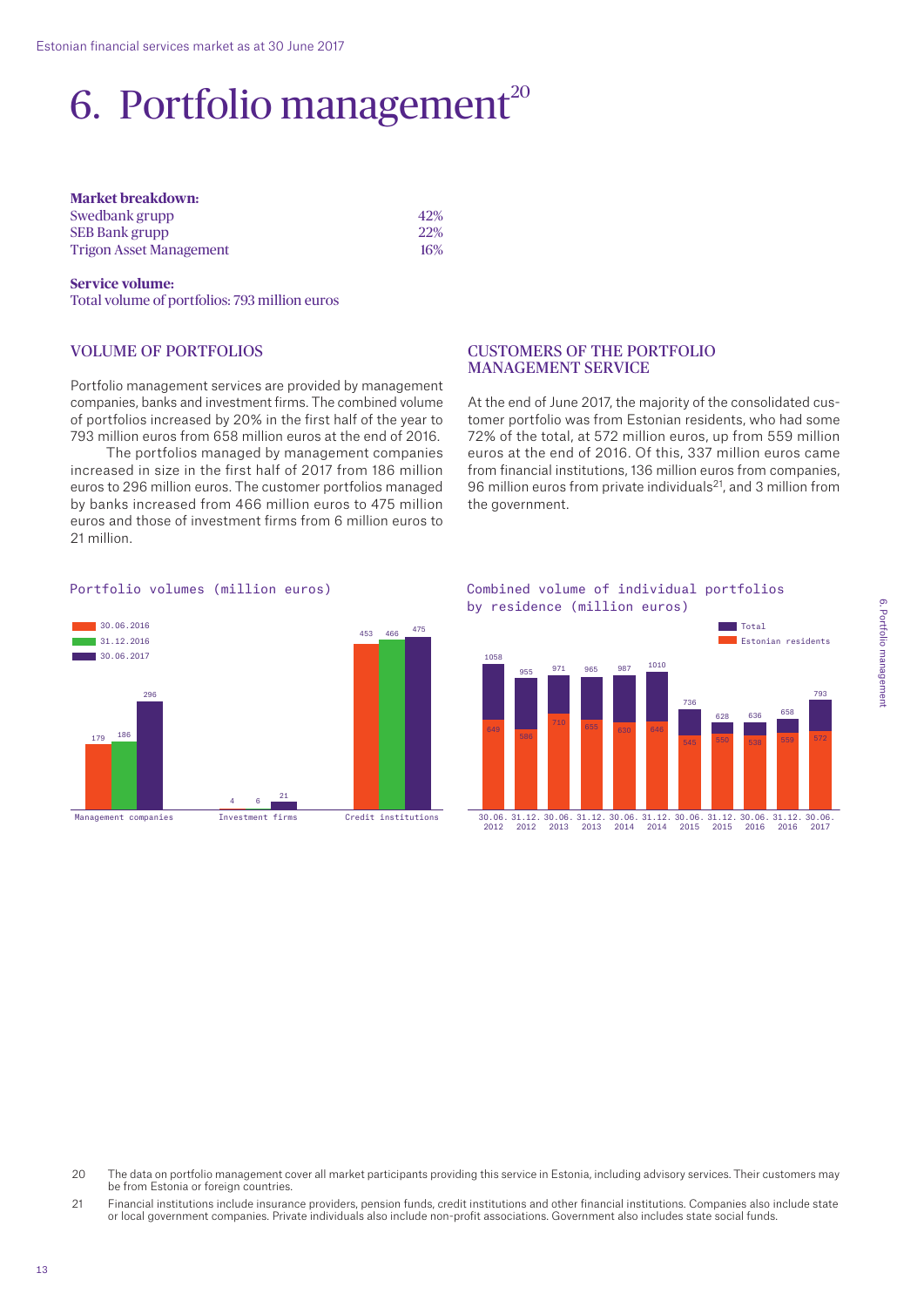#### PORTFOLIO MANAGERS

At the end of June 2017, the largest share of the market for portfolio management was held by companies in the Swedbank Group, which had 42%. The market share of SEB Pank Group companies was 22%. They were followed by Trigon Asset Management with a market share of 16%.

Among management companies, the largest market share by managed portfolio volume was that of Trigon Asset

#### Market breakdown of portfolio management by service providers as at the end of June 2017 (end of June 2016 in brackets)



Market breakdown of portfolio management by credit institutions as at the end of June 2017 (end of June 2016 in brackets)



Management with 44%, followed by SEB Varahaldus with 39% and Swedbank Investeerimisfondid with 10%.

The biggest portfolio of the banks is the one managed by Swedbank, which held 63% of the market at the end of June. It was followed by SEB Pank with 14%, LHV Pank with 12%, and the Estonian branch of Nordea Bank AB Estonia with 11%.

#### Market breakdown of portfolio management by management companies as at the end of June 2017 (end of June 2016 in brackets)

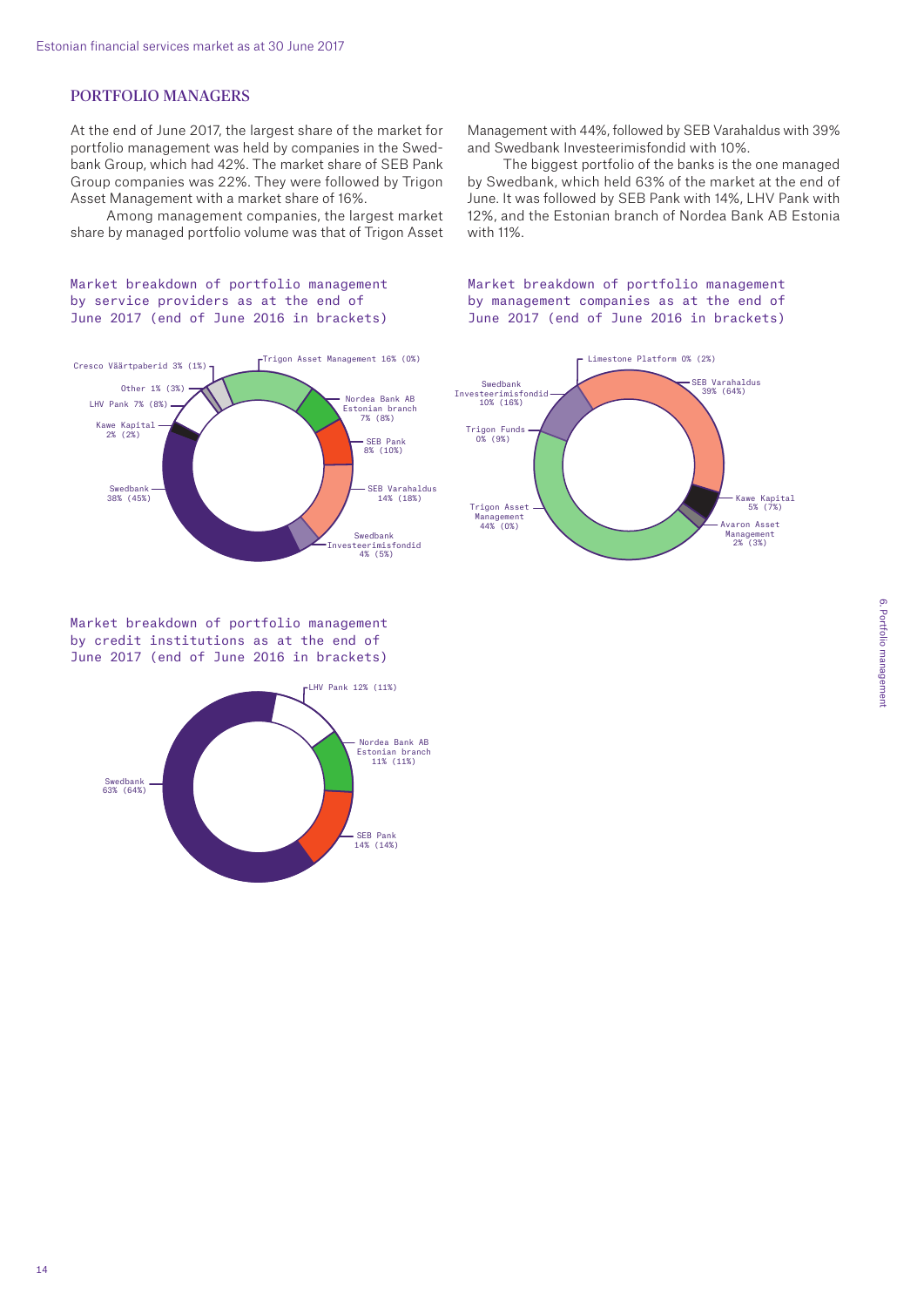# 7. Life insurance $^{22}$

| <b>Market breakdown:</b>                |     |
|-----------------------------------------|-----|
| Swedbank Life Insurance SE              | 43% |
| SEB Elu- ja Pensionikindlustus          | 26% |
| Compensa Life Vienna Insurance Group SE | 19% |

#### **Service volume:**

In the first half of 2017, 43.2 million euros in insurance premiums were collected

#### Insurance premiums

In the first half of 2017, the life insurance companies in Estonia collected 43.2 million euros in insurance premiums<sup>23</sup>. In the first half of the previous year, 40.5 million euros in insurance premiums were collected, meaning that the amount collected in insurance premiums increased by 6.6% over the year.

#### Premiums by types of life insurance (million euros)



Most of the growth in insurance premiums originated from unit-linked life insurance premiums, which increased in volume from 13 million to 16 million euros. Additionally, the volume of whole life premiums increased from 7 million euros to 8 million. However, the volume of annuity premiums fell from 11 million euros to 9 million. The volume of capital insurance was 7 million euros.

The product with the largest volume is still unit-linked life insurance, which accounted for 38% of all life insurance products in the first half of 2017, up from 31% in the first half of 2016. The second most popular life insurance product is the annuity, which accounted for 22% at the end of June, down from 28% a year before. Whole life premiums moved into third with a share increasing to 19% from 17% a year before, while capital insurance accounts slipped back to 15% of all life insurance products from 18% a year before.

#### **INSURERS**

The three largest life insurance undertakings for insurance premiums are Swedbank Life Insurance SE, SEB Elu- ja Pensionikindlustus, and Compensa Life Vienna Insurance Group SE, and between them they received 88% of all insurance premiums in the first half of 2017, having taken 89% the year before.

#### Market breakdown of life insurance undertakings by premiums received in the first half of 2017 (the first half of 2016 in brackets)



In the first six months of 2017, the volume of insurance premiums collected by Swedbank Life Insurance SE continued to grow, expanding by 19%, which boosted its market share from 39% to 43%. The growth in insurance premiums was driven by life insurance premiums. The market share of AS SEB Eluja Pensionikindlustus remained at 26%, but the market share of Compensa Life Vienna Insurance Group SE dropped from 24% to 19%.

23 The information does not include insurance premiums collected outside of Estonia.

<sup>22</sup> In 2016, the Solvency II supervisory framework entered into force, after which the reporting submitted to the Financial Supervision Authority changed considerably. For this reason, data from Statistics Estonia have been used for the review of life insurance.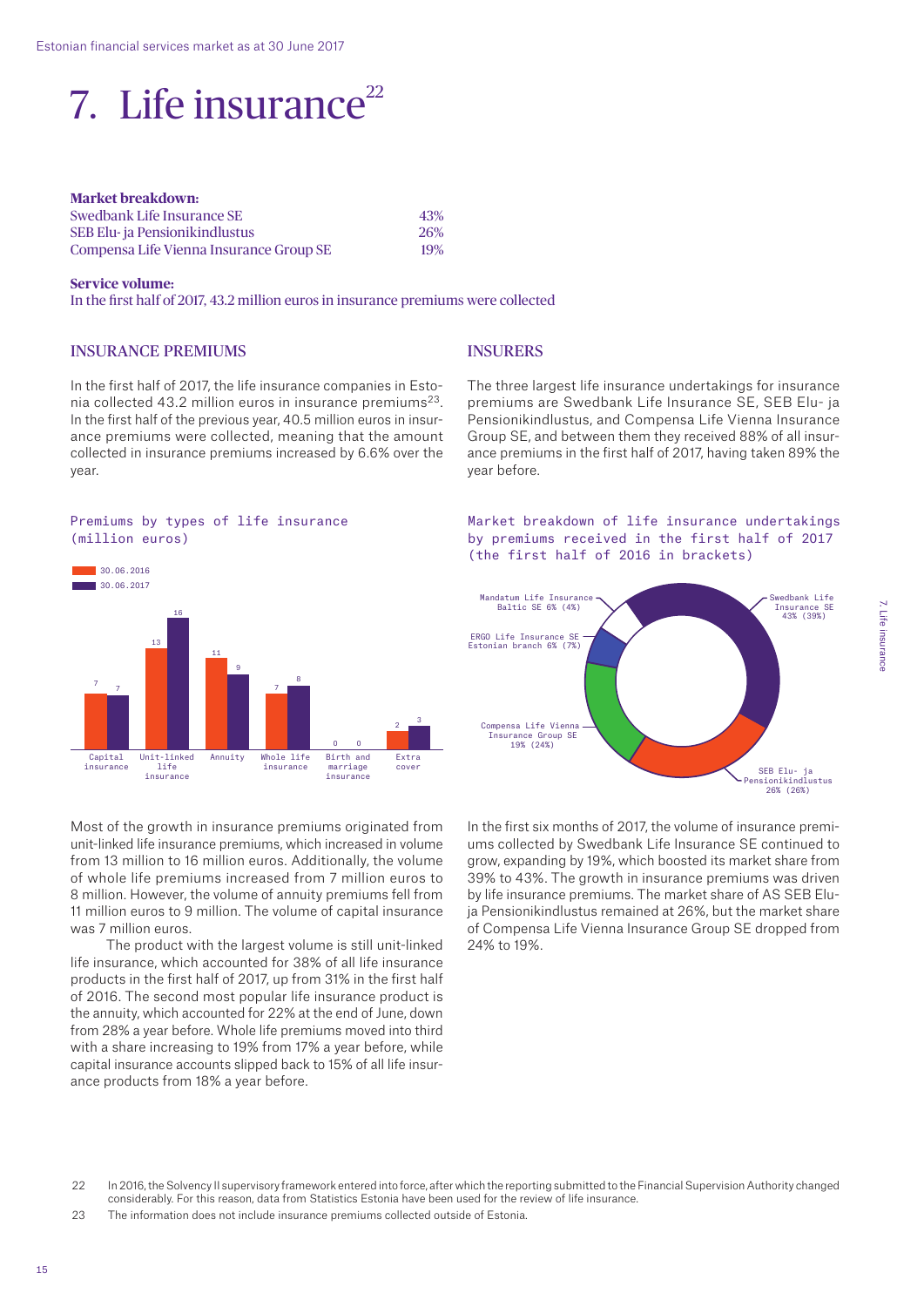Capital premiums decreased in volume over the year at all life insurance companies. The market shares of the insurers have not changed very much however. The largest capital insurance service provider in Estonia at the end of June was SEB Elu- ja Pensionikindlustus with a market share of 49%.

For the first time in the past three years, the collection of unit-linked life insurance premiums increased at all life insurers. Since the volume of premiums grew at different rates at different companies, the market breakdown also changed. The fastest growth was of 85% and was witnessed by the life insurance company Mandatum Life Insurance Baltic SE, and

Market breakdown of capital insurance

as at the end of June 2017 (end of June 2016 in brackets)

Mandatum Life Insurance Baltic SE 5% (5%) Swedbank Life<br>Tnsurance SE Insurance SE 30% (30%) SEB Elu- ja Pensionikindlustus 49% (49%) ERGO Life Insurance SE Estonian branch 11% (11%) Compensa Life Vienna Insurance Group SE 5% (5%)

Market breakdown of annuities as at the end of June 2017 (end of June 2016 in brackets)



this increased its market share from 9% to 13%. The market leader is still Swedbank Life Insurance SE, although its market share decreased from 63% to 62%.

In the first half of 2017, the collection of annuity premiums only increased at SEB Elu- ja Pensionikindlustus, which boosted its market share from 18% to 23%. The market share of Compensa Life Vienna Insurance Group SE dropped from 72% to 68%.

The market shares of whole life insurance providers changed relatively little. The largest part of the market is taken by Swedbank Life Insurance SE, which has 64%, followed by SEB Elu- ja Pensionikindlustus with 26%.

Market breakdown of unit-linked life insurance as at the end of June 2017 (end of June 2016 in brackets)



Market breakdown of whole life insurance as at the end of June 2017 (end of June 2016 in brackets)

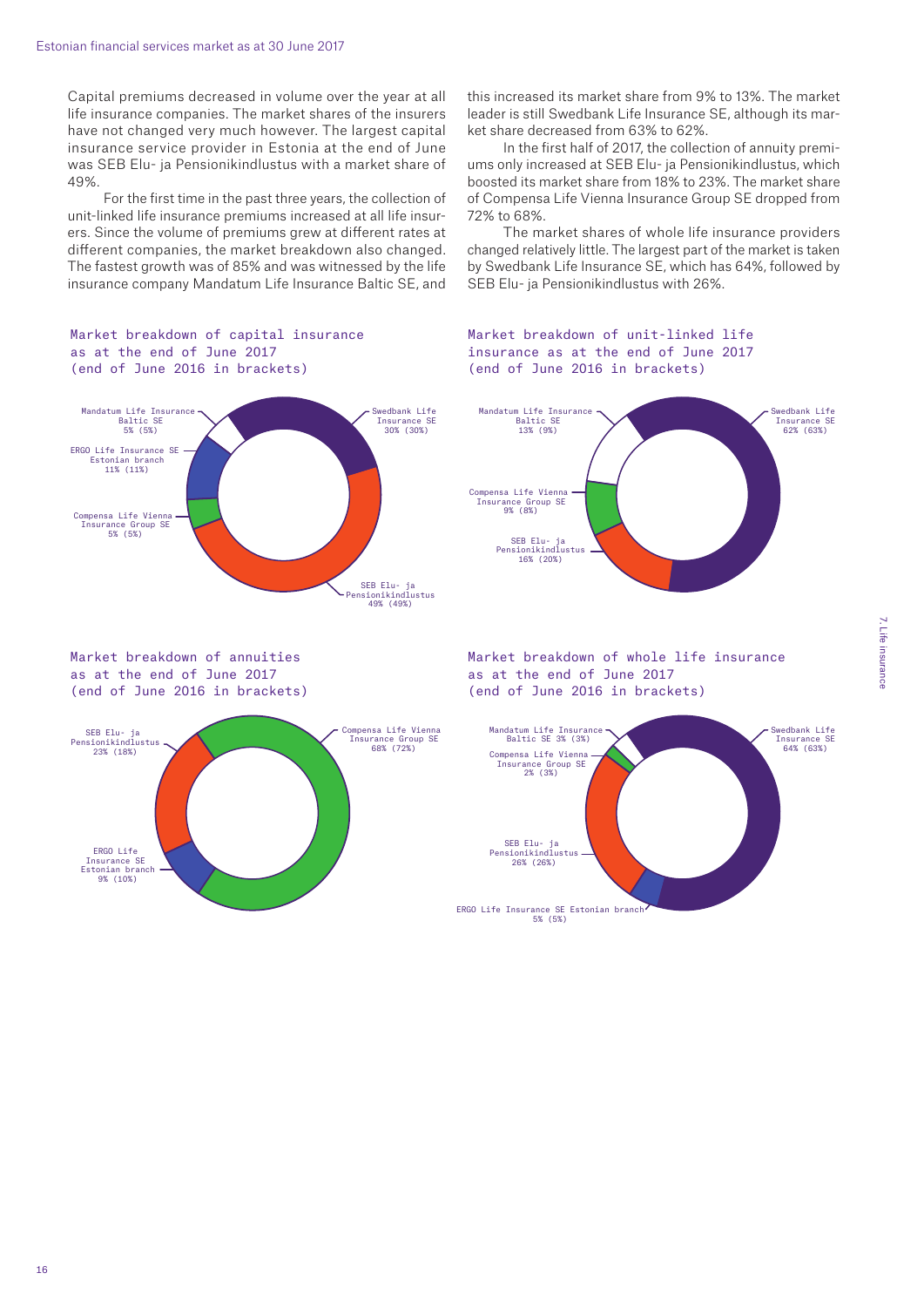# 7.1. Life insurance brokers

| <b>Market breakdown:</b>         |     |
|----------------------------------|-----|
| KindlustusEst Kindlustusmaakler  | 68% |
| UADBB Aon Baltic Estonian branch | 15% |
| <b>IIZI Kindlustusmaakler</b>    | 6%  |

**Customers:** 346 brokered contracts

**Service volume:**  In the first half of 2017, 244,000 million euros in insurance premiums were brokered

#### Brokered insurance premiums

Data received by the Financial Supervision Authority show insurance brokers registered in Estonia brokered 244,000 euros of life insurance premiums in the first half of 2017. Over the year, the volume of insurance premiums brokered increased by 7%. The increase in premiums came mainly from accident and sickness contracts, where there was annual growth of 41%.

#### Insurance brokers

In the first half of 2017, life insurance contracts were brokered by nine insurance brokers. KindlustusEst Kindlustusmaakler still held the biggest market share with 68%, followed by UADBB Aon Baltic Estonian branch with 15% and IIZI Kindlustusmaakler with 6%.

#### Insurance premiums brokered by insurance brokers by type of life insurance (thousand euros)



The insurance brokers mainly mediated accident and sickness contracts, for a total of 139,000 euros, and other life insurance contracts, for 102,000 euros. The most popular type among other life insurance contracts was still unit-linked life insurance. There were 3,000 euros of insurance premiums for unit-linked life insurance contracts and no annuity insurance premiums were brokered in the first half-year.

Estonian life insurance brokers largely mediate insurance contracts for insurance providers from countries of the European Economic Area, which accounted for 71% of insurance premiums in the first half-year, up from 63% a year before, and 61% of the number of contracts, down from 51% in 2016.



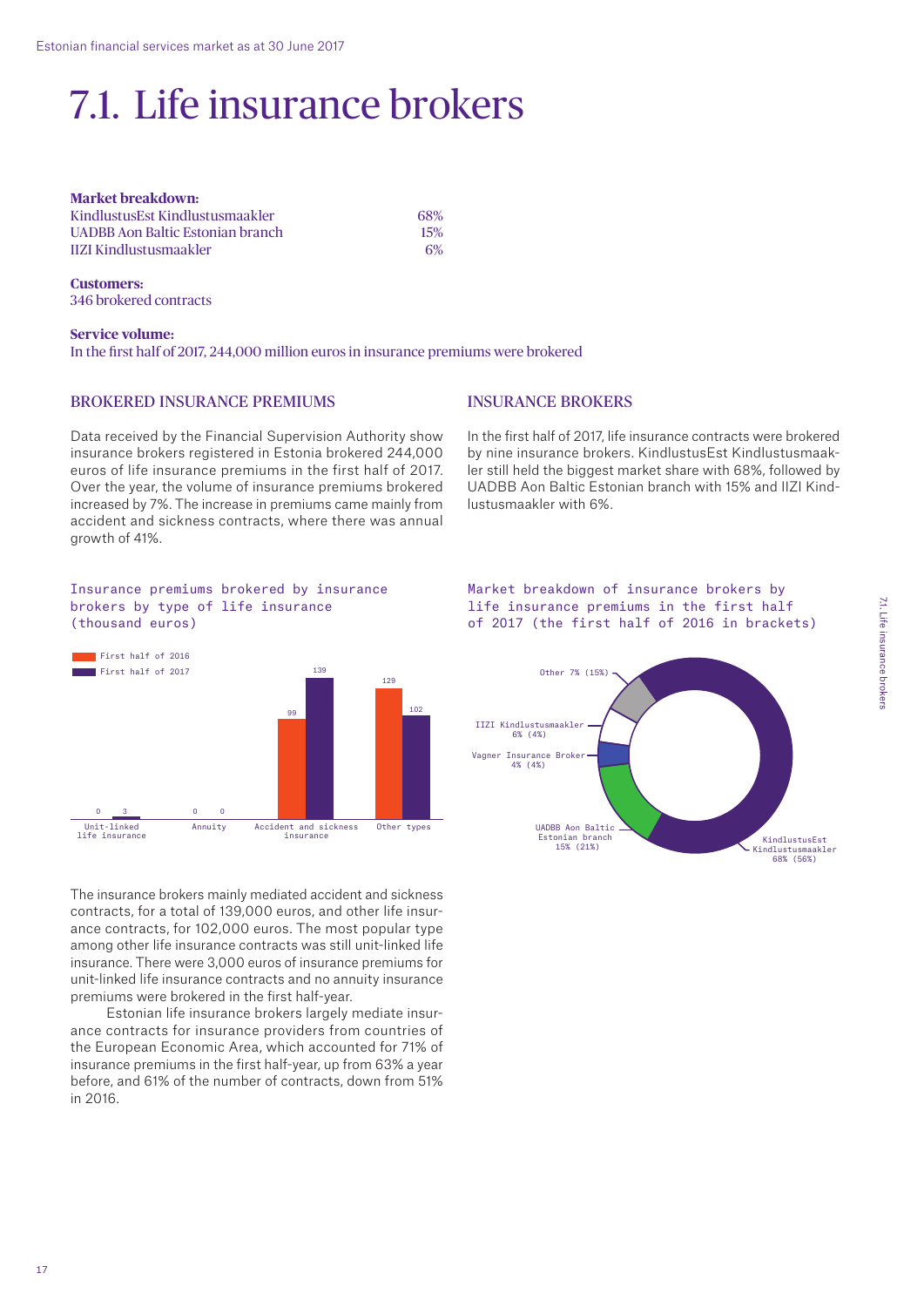# 8. Non-life insurance $^{24}$

| <b>22%</b> |
|------------|
| 17%        |
| 16%        |
|            |

**Customers:**  No info

#### **Service volume:**  In the first half of 2017, 165 million euros in insurance premiums were collected

#### Insurance premiums

In the first half of 2017, non-life insurance companies and branches of foreign non-life insurance companies operating in Estonia received insurance premiums totalling 165 million euros, up from 149 million euros in 2016. The Estonian branches of foreign insurance companies received 44 million euros of this, which is 26% of all insurance premiums, up from 36 million euros, or 24%, a year before. Insurance brokers collected 65 million euros, or 39%, of all the insurance premiums of non-life insurance companies, having collected 60 million euros, or 40%, a year before.

The volume of insurance premiums of all non-life insurance types has increased over the year. Motor TPL insurance increased the most in volume, gaining 6 million euros, while land vehicle insurance increased by 4 million euros, and property insurance premiums by 3 million euros.

Land vehicle insurance, or comprehensive insurance, still remained the largest insurance class with insurance premiums of 54 million euros in the first half-year. This was followed by motor TPL insurance with 45 million euros of premiums and property insurance with 42 million euros.

In the first half of 2017, 87 million euros was paid out as indemnities, which was one million euros more than a year before. The amount of indemnities paid increased the most in motor TPL insurance, rising from 26 million euros to 27 million euros. However, the largest total of indemnities was the 34 million euros paid out in land vehicle insurance.



#### Insurance premiums by type of non-life insurance (million euros)





24 The data of non-life insurance only include contracts signed in Estonia and do not include contracts signed by the foreign branches of Estonian insurers. In 2016, the Solvency II supervision framework entered into force, and this has led to considerable changes in the reports submitted to the Financial Supervision Authority. For this reason data from Statistics Estonia have been used for non-life insurance.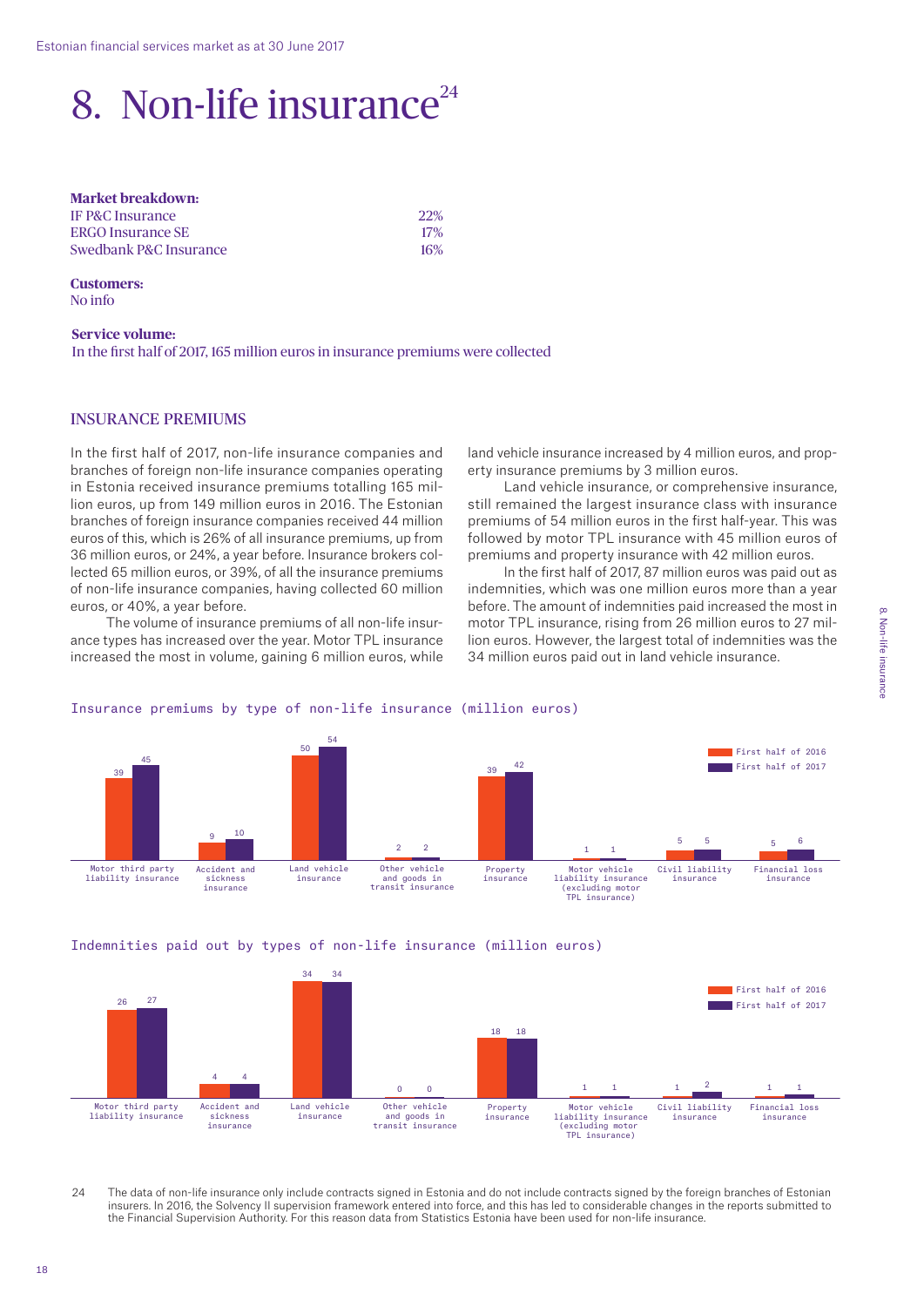#### **INSURERS**

All insurers saw an increase in the volume of insurance premiums in the first half of 2017. The biggest growth was at the Estonian branch of Lietuvos draudimas and at Swedbank P&C Insurance, which was reflected in the growth of their market share.

Meanwhile the market share of IF P&C insurance decreased from 24% to 22%. IF P&C Insurance is still the market leader among non-life insurance providers for insurance premiums collected.

In the first half of the year, the market share of IF P&C insurance declined in both motor TPL insurance and land vehicle insurance. At the same time, the market share of the Estonian branch of Lietuvos draudimas increased in those insurance classes. The new market leader in motor TPL insurance, however, is ERGO Insurance SE, which has 22%, followed by IF P&C Insurance with 20%. IF P&C Insurance still has the largest market share in land vehicle insurance with 21% and in property insurance with 28%.

#### Market breakdown of motor third party liability insurance as at the end of June 2017 (end of June 2016 in brackets)



Market breakdown of property insurance as at the end of June 2017 (end of June 2016 in brackets)



Market breakdown of non-life insurance companies by premiums received in the first half of 2017 (the first half of 2016 in brackets)



#### Market breakdown of land vehicle insurance as at the end of June 2017 (end of June 2016 in brackets)

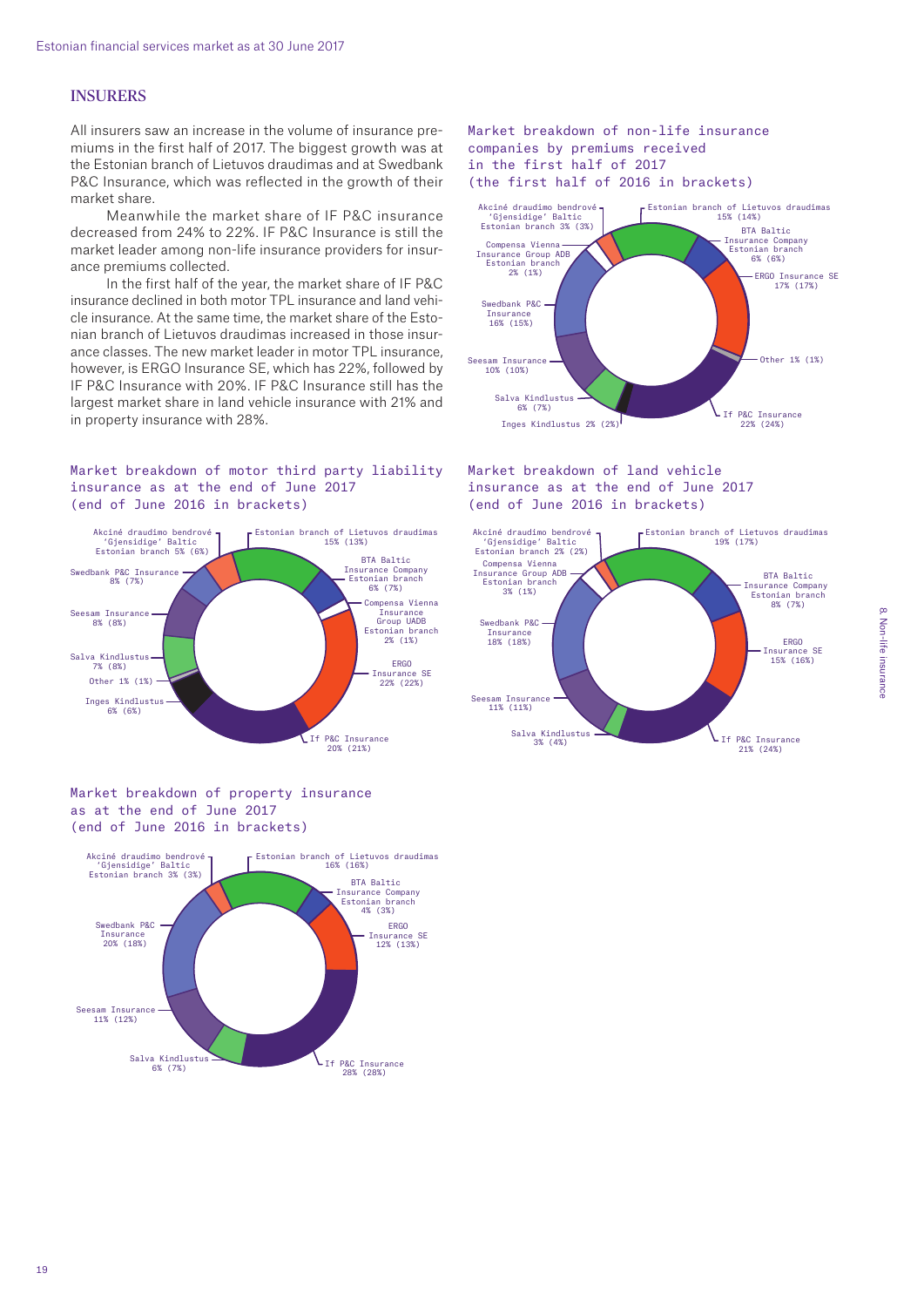# 8.1. Non-life insurance brokers

| <b>Market breakdown:</b>      |     |
|-------------------------------|-----|
| <b>IIZI Kindlustusmaakler</b> | 30% |
| Marsh Kindlustusmaakler       | 13% |
| Vandeni Kindlustusmaaklerid   | 9%  |

**Customers:**  414,170 brokered contracts

**Service volume:**  In the first half of 2017, 86 million euros in insurance premiums were brokered

#### Brokered insurance premiums

Data received by the Financial Supervision Authority show that insurance brokers registered in Estonian brokered a total of 86 million euros in insurance premiums in non-life insurance in the first half of 201725, which was 7 million more than a year before.

Payments collected by non-life insurance companies show land vehicle insurance was the largest insurance class by volume of mediated insurance premiums, as 24 million euros in insurance premiums was brokered in the first half of the year. The second and most popular insurance class was motor TPL insurance with 22 million euros, followed by property insurance in third with 16 million euros.

Estonian insurance brokers mediate contracts from both Estonian and foreign insurance companies. Of the insurance

premiums mediated in the first half of 2017, 65 million euros or 76% were of Estonian insurance companies and 21 million or 24% were of foreign insurers. The largest part of the contracts of foreign insurers are for other vehicle and goods in transit insurance at 11 million euros, followed by civil liability insurance at 5 million euros and property insurance at 2 million euros.

Brokers brokered around half of the insurance premiums of Estonian insurance firms for most insurance classes., This insurance primarily covers vehicles. In the first half of 2017, 51% of premiums for other vehicle (air and watercraft) insurance and goods in transit insurance were brokered by brokers, as were 48% of premiums for motor TPL insurance and 45% of those for land vehicle insurance.



(excluding motor TPL insurance)

#### Insurance premiums received through insurance brokers by type of non-life insurance (million euros)

#### Insurance premiums of insurance companies operating in Estonia, mediated by insurance brokers



25 Contracts of foreign re-insurers were also brokered in addition to the contracts of insurers, but these are not covered by this review. The volume of these insurance premiums in the first half of 2017 was 5.7 million euros.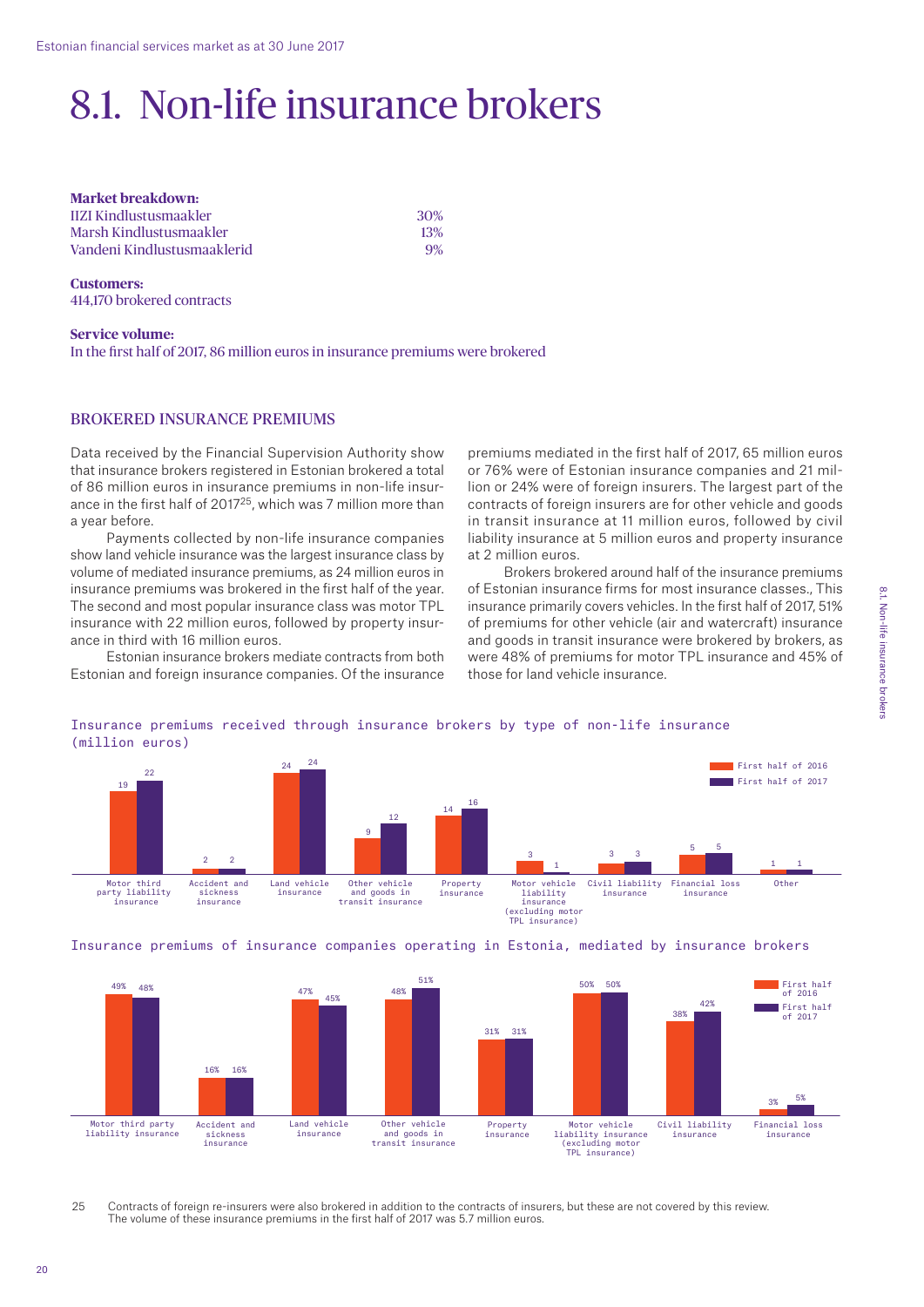#### Insurance brokers

In the first half of 2017, 41 insurance brokers brokered nonlife insurance contracts and IIZI Kindlustusmaakler had the largest market share with 30%. This was followed by Marsh Kindlustusmaakler with 13% and Vandeni Kindlustusmaaklerid with 9%.

At the end of June, IIZI Kindlustusmaakler had the biggest market share for motor TPL insurance with 54%, followed by KindlustusEst Kindlustusmaakler with 10% and CHB Kindlustusmaakler with 4%.

IIZI Kindlustusmaakler also had the biggest market share in land vehicle insurance with 41%, followed by KindlustusEst Kindlustusmaakler with 8% and DNB Kindlustusmaakler with 7%.

Marsh Kindlustusmaakler remained the market leader in property insurance with 21% of the market, followed by UADBB Aon Baltic Estonian branch with 19% and IIZI Kindlustusmaakler with 16%.

The biggest market share in travel insurance was the 46% of IIZI Kindlustusmaakler, followed by the 8% of KindlustusEst Kindlustusmaakler and the 7% of DNB Kindlustusmaakler.

#### Market breakdown of insurance brokers in motor TPL insurance in the first half of 2017 (the first half of 2016 in brackets)



Market breakdown of insurance brokers in property insurance in the first half of 2017 (the first half of 2016 in brackets)



Market breakdown of insurance brokers by non-life insurance premiums in the first half of 2017 (the first half of 2016 in brackets)



Market breakdown of insurance brokers in land vehicle insurance in the first half of 2017 (the first half of 2016 in brackets)



Market breakdown of insurance brokers in travel insurance in the first half of 2017 the first half of 2016 in brackets)

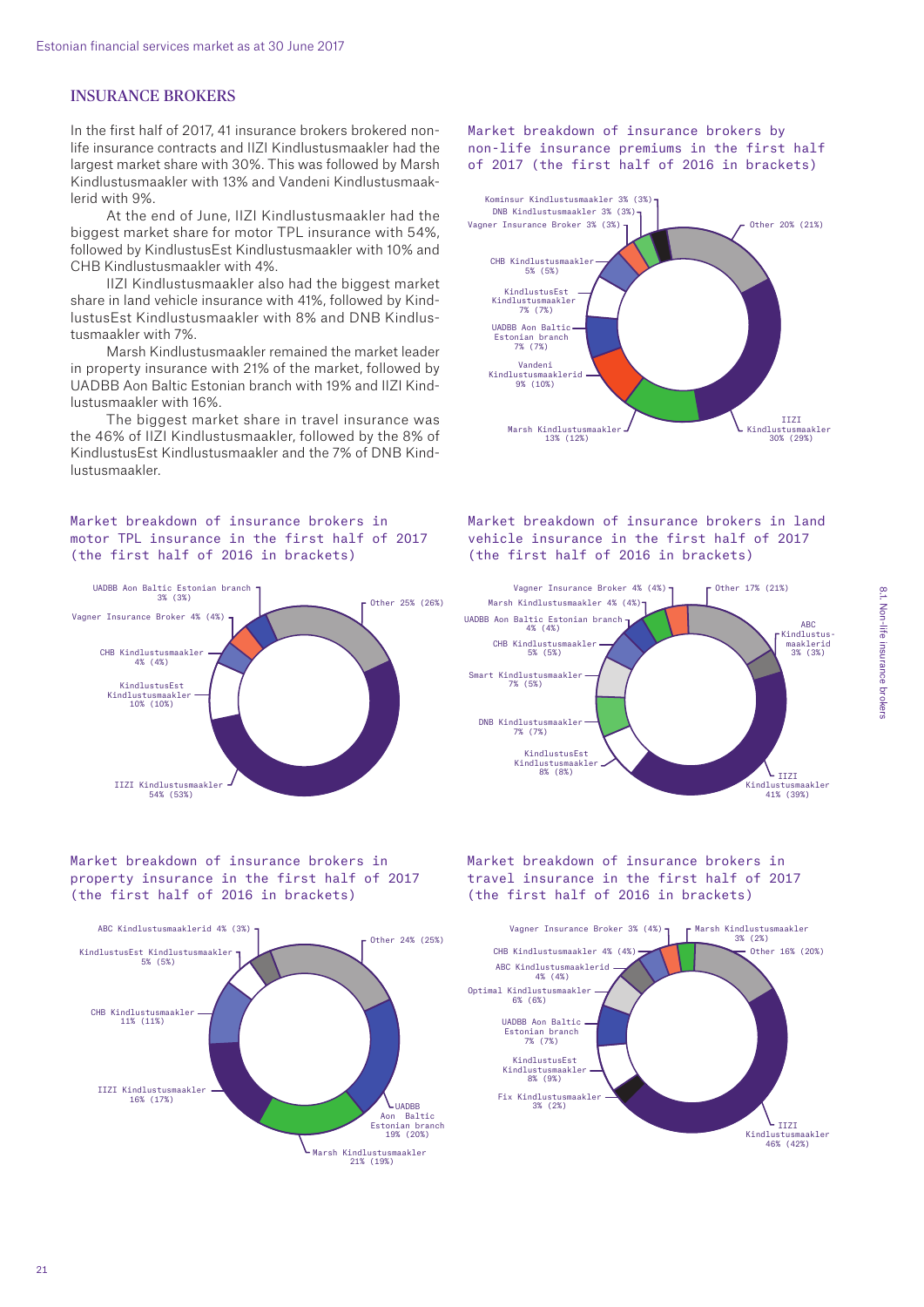The majority of the non-life insurance market for brokers was shared by fewer than half of all brokers in terms of the number of contracts brokered.

The table below shows that 89% of all contracts brokered were signed by 10 of the 41 insurance brokers, or 24%.

#### Market shares of major non-life insurance brokers by number of contracts

| <b>Broker</b>                      | Market share       |                    |  |
|------------------------------------|--------------------|--------------------|--|
|                                    | First half of 2017 | First half of 2016 |  |
| IIZI Kindlustusmaakler AS          | 62%                | 59%                |  |
| KindlustusEst Kindlustusmaakler OÜ | 10%                | 10%                |  |
| Vagner Insurance Broker AS         | 3%                 | 3%                 |  |
| CHB Kindlustusmaakler OÜ           | 3%                 | 3%                 |  |
| AS Smart Kindlustusmaakler         | 2%                 | 2%                 |  |
| Fix Kindlustusmaakler OÜ           | 2%                 | 1%                 |  |
| OÜ DNB Kindlustusmaakler           | 2%                 | 2%                 |  |
| NB Kindlustusmaakler OÜ            | 2%                 | 2%                 |  |
| Optimal Kindlustusmaakler OÜ       | 2%                 | 2%                 |  |
| OÜ ABC Kindlustusmaaklerid         | 2%                 | 2%                 |  |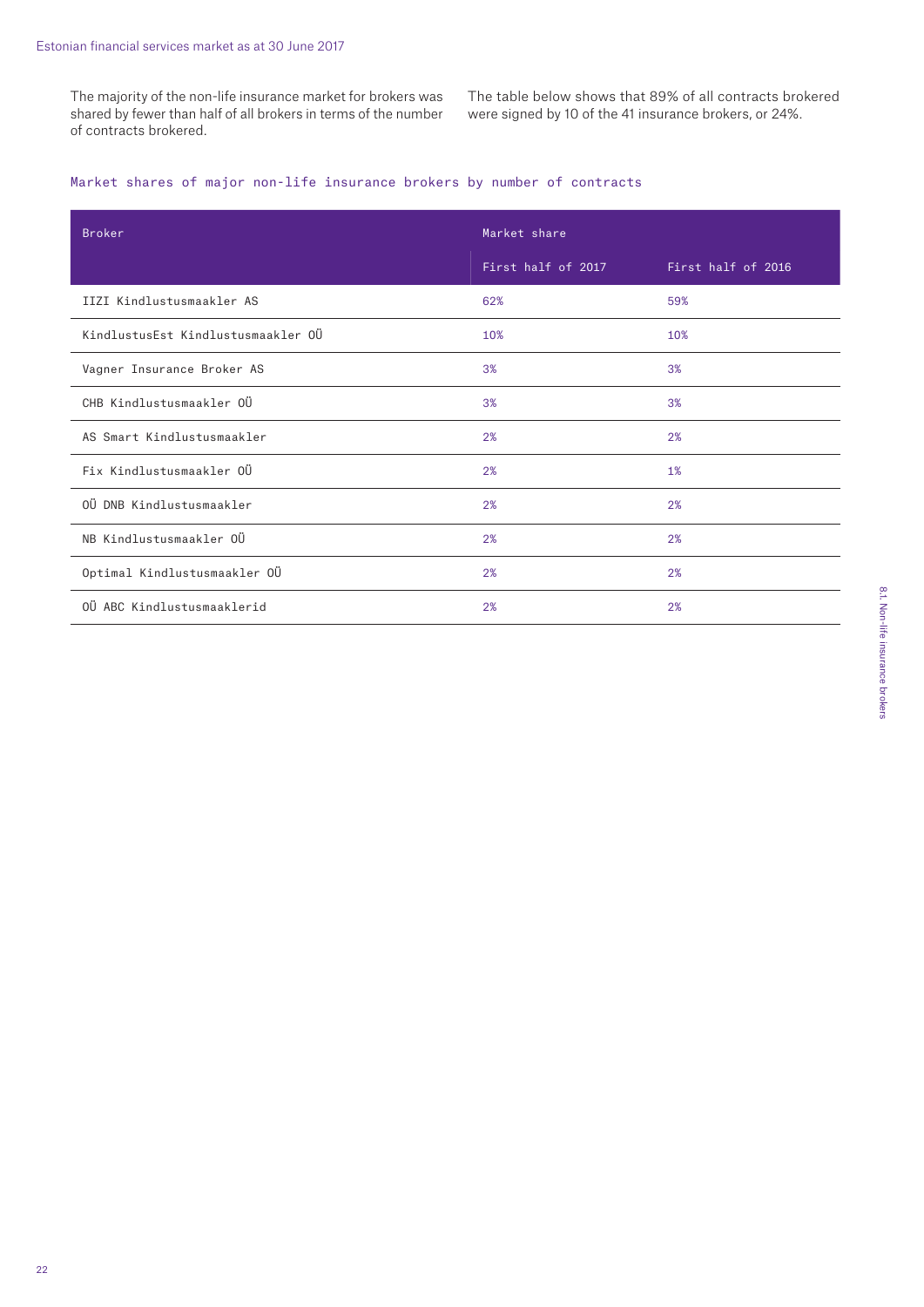# 9. Loans issued by credit institutions $26$

**Market breakdown:**  Swedbank 38% SEB Pank 24%

Nordea Bank AB Estonian branch 19%

**Private customers:** 713,614 effective contracts

**Service volume:**  Consolidated loan portfolio volume: 18.2 billion euros

#### Loan portfolio

The stock of loans issued by credit institutions continued to grow in the first half of 2017, though more slowly than in previous periods. The Estonian loan portfolio of credit institutions increased by 2.4%, or 425 million euros, in the first half of the year to 18.2 billion euros by the end of June, putting it up 5.3%, or 909 million euros, on a year earlier. Loans to companies27accounted for 42% of the total portfolio and loans to private individuals<sup>28</sup> for 43%. The biggest part of the growth in loans came from private individuals.

The stock of loans to private individuals increased by 217 million euros in the first half of the year, while the stock of loans to financial institutions grew by 147 million euros and that of loans to companies by 77 million euros. The stock of loans to the general government shrank by 15 million euros however.

As at the end of June 2017, 7.9 billion euros had been issued in loans to private individuals and 7.6 billion euros to companies. There were 2.2 billion euros in loans to financial institutions29 and 460 million euros in loans to the general government30. The largest increase in the stock of loans to private individuals in the first half of the year was in housing loans, which increased by 188 million euros to 6.8 billion euros by the end of June. The balance of consumer loans increased by a substantial 21 million euros to 473 million euros by the end of June. The volume of student loans, however, decreased by 10 million euros to 102 million euros in the first half of the year.



#### Balance of loans (million euros)

#### Balance of loans issued to private individuals (million euros)



2014

2014

2015

2015



2012

2012

2013

2013

- 26 Loans issued by credit institutions in Estonia.
- 27 Includes state or local government companies
- 28 Includes non-profit associations.
- 29 Includes insurers and pension funds.

30 The general government comprises the central government, local governments, the national social security fund, and other non-budgetary funds.

2017

2016

2016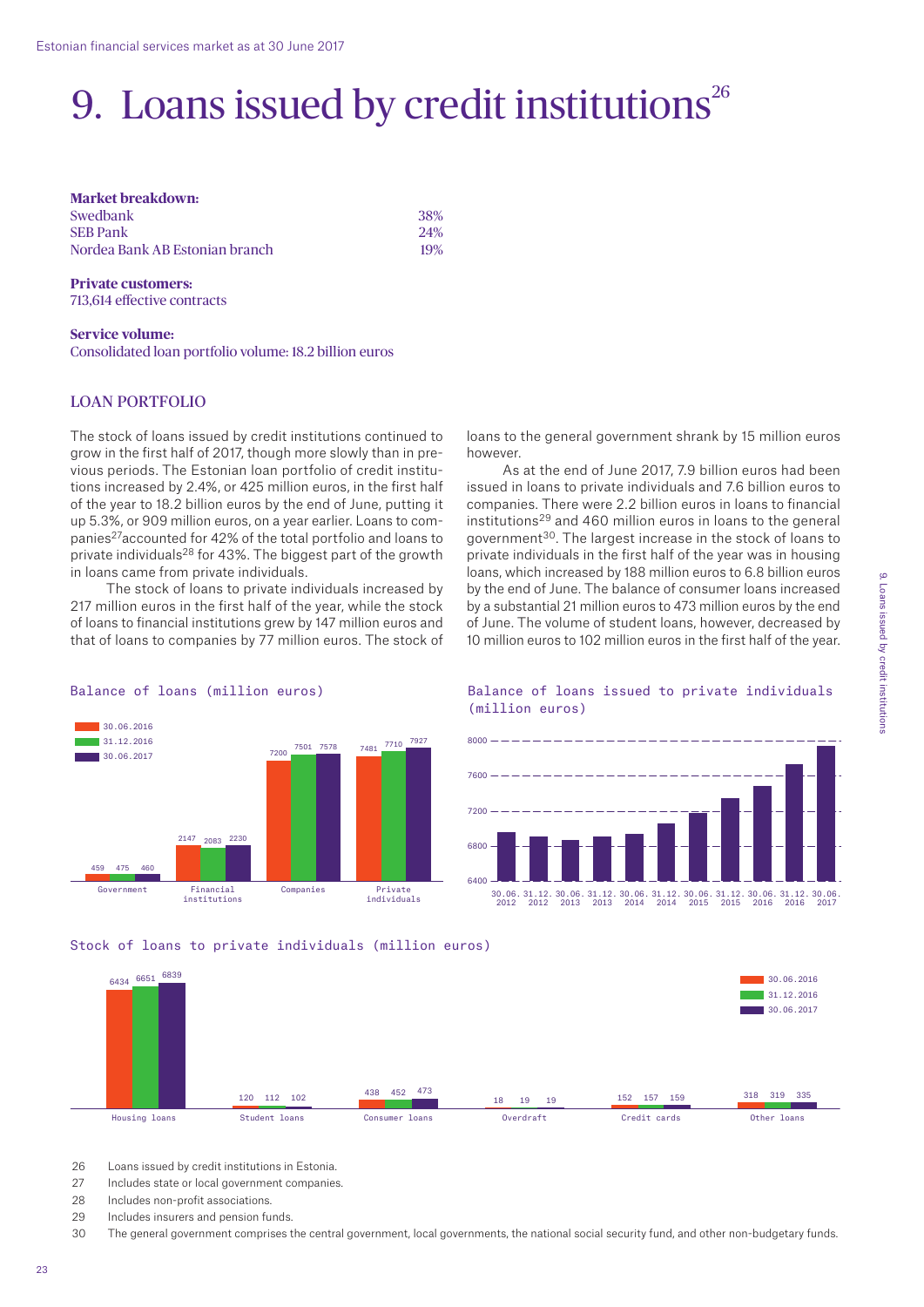#### Loans to private individuals

The loan burden of private individuals in the first half of 2017 was affected most by housing loans and consumer loans. The average outstanding balance of housing loans increased by 415 euros and that of consumer loans by 7 euros. The change in the average outstanding loan balance was smaller in other loan types.

The average outstanding balance of housing loans increased from 39,083 euros to 39,498 euros in the first half of the year. At the same time, the balance of student loans increased from 2192 euros to 2203 euros. The outstanding balance of the average consumer loan increased from 2203 euros to 2210 euros and that of credit cards from 828 euros to 839 euros. The balance of the average overdraft fell from 288 euros to 280 euros. The average outstanding balance of other loans<sup>31</sup> increased from 14,083 euros to 14,139 euros.

The reason for the large average balance of other loans is that such loans are also taken to finance business operations.

Around 8000 additional loan contracts were signed with private individuals in the first half of the year. The main growth was in consumer loans, where there were some 9000 new contracts in the total of 214,031. The number of housing loan contracts with private individuals hit an all-time record 173,156 at the end of June 2017 up from 170,175 at the end of 2016. The number of student loan agreements fell from 51,249 at the end of 2016 to 46,414, while overdraft agreements were the same at 66,652 as at the end of 2016, credit card agreements fell to 189,670 from 190,110 at the end of 2016, and other loan agreements rose from 22,657 at the end of 2016 to 23,691.

#### Market breakdown of bank loans

In the first half of 2017, the majority of the Estonian loan market was again divided between four major credit institutions, which between them held 88% of it. Swedbank had the largest market share with 38% of the total loan portfolio, followed by SEB Pank with 24%, the Estonian branch of Nordea Bank AB Estonia with 19%, and the Estonian branch of Danske Bank A/S with 7%.

The remaining 12% of the market was divided between 11 banks, of which LHV Pank had the largest market share with 3%.

Average outstanding balance of private loans (euros)

|                | 30.06, 2016 | 31.12.2016 | 30.06.2017 |
|----------------|-------------|------------|------------|
| Housing loans  | 38,299      | 39,083     | 39,498     |
| Student loans  | 2227        | 2192       | 2203       |
| Consumer loans | 2259        | 2203       | 2210       |
| Overdraft      | 250         | 288        | 280        |
| Credit cards   | 791         | 828        | 839        |
| Other loans    | 14,261      | 14,083     | 14,139     |

Market breakdown of bank loans as at the end of June 2017 (end of June 2016 in brackets)

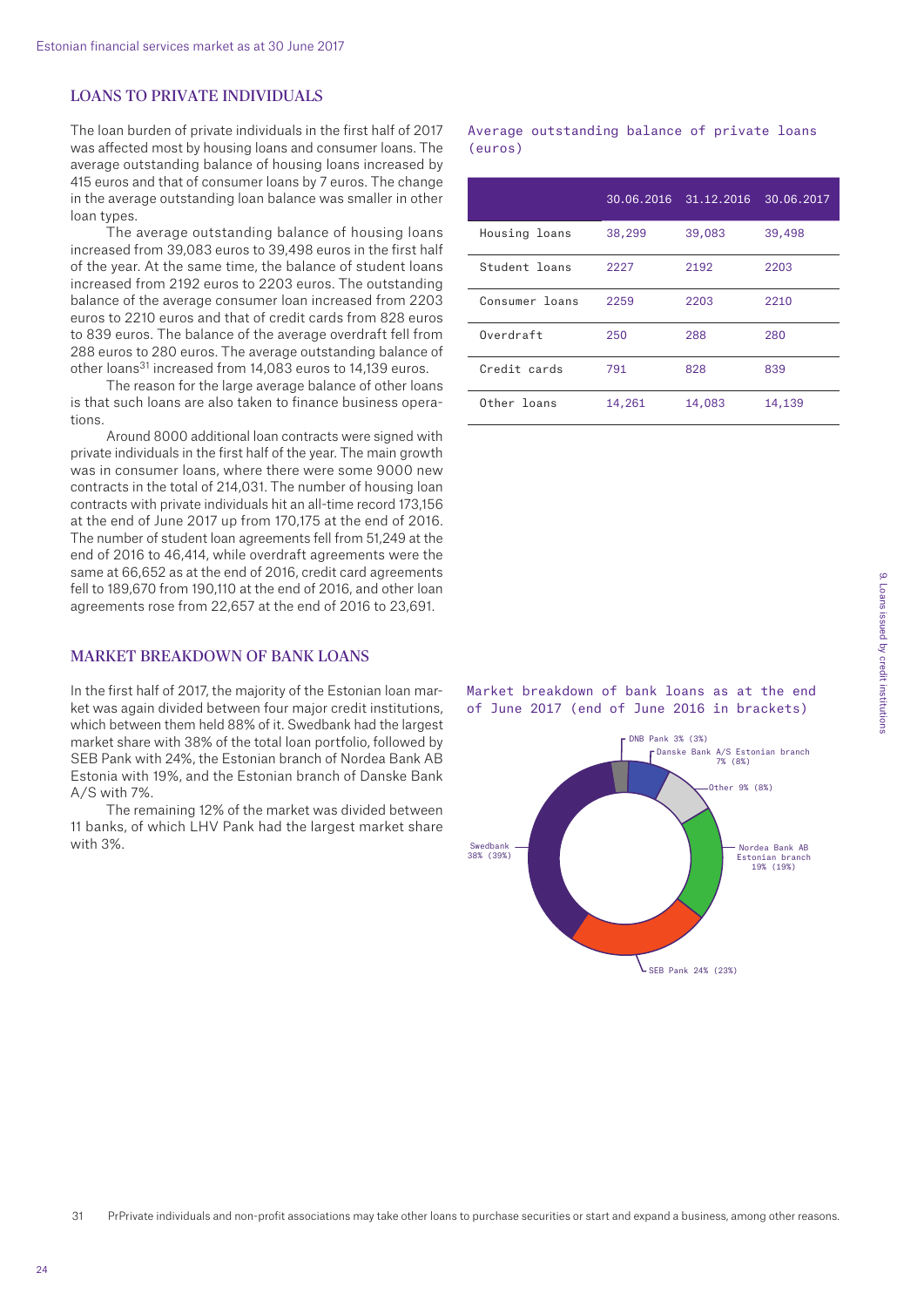The shares of the market for loans to the general government have changed to some extent. The stock of loans issued to the general government by the Estonian branch of Danske Bank A/S continued to increase, while the stock issued by SEB Pank and the Estonian branch of Nordea Bank AB decreased. This then affected their market shares. As at the end of June 2017, the biggest lender to the general government was the Estonian branch of Danske Bank A/S, whose market share increased from 32% to 34% over the year. The market share of the Estonian branch of Nordea Bank AB Estonia was down from 13% to 10% and that of SEB Pank decreased from 17% to 15%. Swedbank had granted 30% of the loans issued to the general government by value at the end of June.

The market for loans to financial institutions also changed over the year. The market share of SEB Pank increased from 21% to 24%, while that of Swedbank

#### Market breakdown of general government loans as at the end of June 2017 (end of June 2016 in brackets)



Market breakdown of loans to financial institutions as at the end of June 2017 (end of June 2016 in brackets)



decreased from 30% to 28%. The largest share of the loans to financial institutions was the 36% made by the Estonian branch of Nordea Bank AB Estonia.

The market for corporate loans did not change very much. Over the year, the market share of LHV Pank grew from 4% to 5% while the market share of the Estonian branch of Danske Bank A/S decreased from 8% to 7% and that of DNB Pank went from 6% to 5%. The other banks retained their previous market share and Swedbank again had the largest market share with 34%.

The stock of private loans issued by the Estonian branch of Danske Bank A/S shrank in the first half of the year, with the result that its market share also fell from 9% to 8% from June 2016. Swedbank AS still had largest part of the stock of private loans at 46%, followed by AS SEB Pank with 26%.

#### Market breakdown of corporate loans as at the end of June 2017 (end of June 2016 in brackets)



Market breakdown of loans to private individuals as at the end of June 2017 (end of June 2016 in brackets)

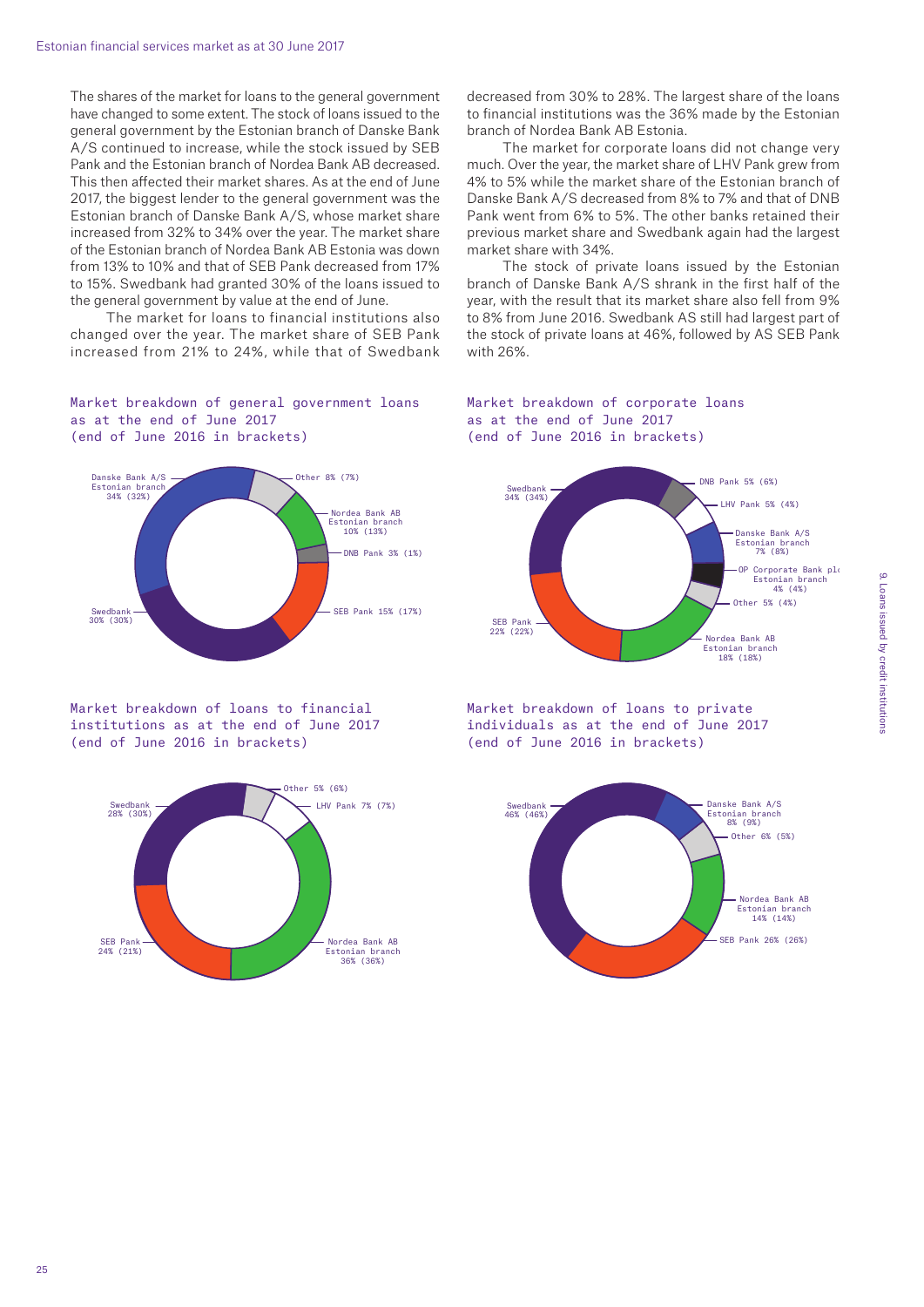The division of loans issued to private individuals by loan types has not changed. Most of the loans granted to private individuals are housing loans, and they accounted for 86% of the total loan balance, or 6.8 billion euros, at the end of June 2017. Consumer loans continued to increase as a share of loans for everyday expenditures (consumer loans, credit card limits and overdrafts) however, rising from 72% to 73%. By the end of June 2017, 0.65 billion euros had been issued in loans for everyday consumption.

The loan market for private individuals is still very concentrated, and Swedbank had around half of the market at the end of June 2017, while the remainder was divided mainly between SEB Pank, the Estonian branch of Danske Bank A/S, and the Estonian branch of Nordea Bank AB Estonia.

The share of the market for consumer loans held by Inbank increased significantly in the first half of 2017 from 8% to 13%. Inbank has the third largest share of the stock of consumer loans, following the 68% of Swedbank and the 11% of SEB Pank.

#### Distribution of private loans as at the end of June 2017 (end of June 2016 in brackets)



Market breakdown of private housing loans as at the end of June 2017 (end of June 2016 in brackets)



Market breakdown of private credit cards as at the end of June 2017 (end of June 2016 in brackets)



Distribution of loans for everyday consumption as at the end of June 2017 (end of June 2016 in brackets)



Market breakdown of private consumer loans as at the end of June 2017 (end of June 2016 in brackets)



Market breakdown of other private loans as at the end of June 2017 (end of June 2016 in brackets)

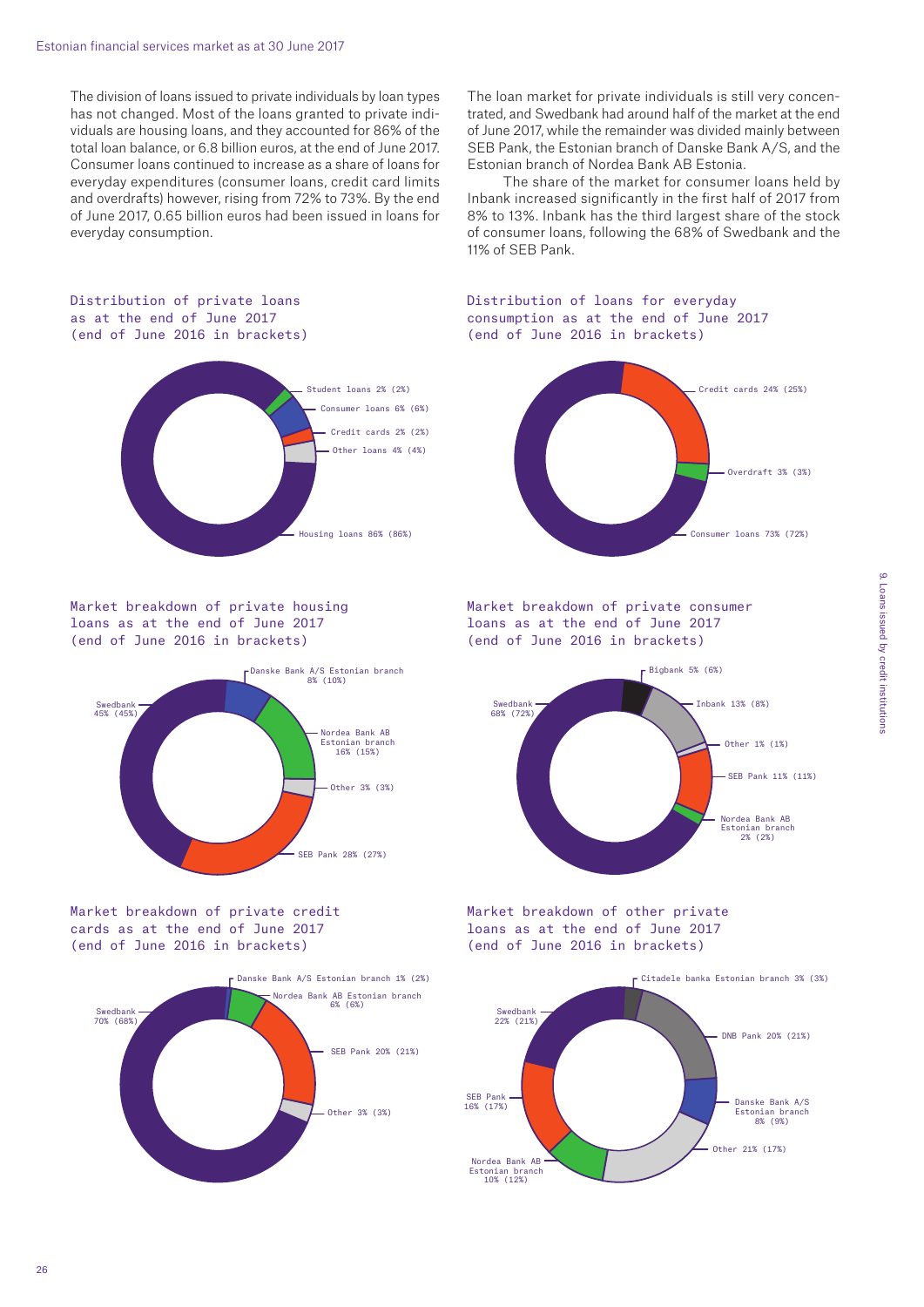# 10. Loans issued by creditors

**Market breakdown:**  Swedbank Liising 24% Nordea Finance Estonia 22% SEB Liising 20%

**Private customers:** 461,378 effective contracts

#### **Service volume:**  Consolidated loan portfolio volume: 794 million euros

As at the end of June 2017, 54 companies held an activity licence as a creditor. There were a further dozen creditors related to banks and four credit intermediaries in the market.

The loan portfolio of creditors operating under an activity licence or with an exemption was 794 million euros as at the end of June, up from 741 million euros at the end of 2016. At 77% the majority of the portfolio was issued by companies related to banks, while the remaining 23% of the market was covered by creditors not related to banks. The largest market shares of such creditors were held by IPF Digital Estonia, Koduliising and Coop Finants, each of which had 3% of the market.

Operating mainly as lease companies, the creditors related to banks differ from other creditors in the structure of their loan portfolio and in their loan conditions.

The average values of different types of loan vary widely. Loans related to residential real estate had the biggest average outstanding loan balance at the end of June 2017 at an average of 22,807 euros per loan at creditors related to banks and 12,798 euros at other creditors. The average balance of car lease contracts was 9171 for creditors related to banks and 2386 euros for other creditors. The average balance of other monetary credit for everyday payments was 1890 euros at creditors related to banks and 523 euros at other creditors, and for hire purchase agreements for assets the respective average balances were 729 euros and 325 euros.

#### Average loan agreement balance as at the end of June 2017 (euros)



Market breakdown of creditors by the balance of the loan portfolio as at the end of June 2017 (end of June 2016 in brackets)



There were significant differences between the average annual percentage rate charged for consumer loans by creditors related to banks and that charged by other creditors. At the end of June this year, the average annual percentage rate on consumer loans from creditors related to banks was 24%, while the rate from other creditors was 38%. The average annual percentage rate charged by banks was 19%.

#### Annual percentage rate for consumer loans

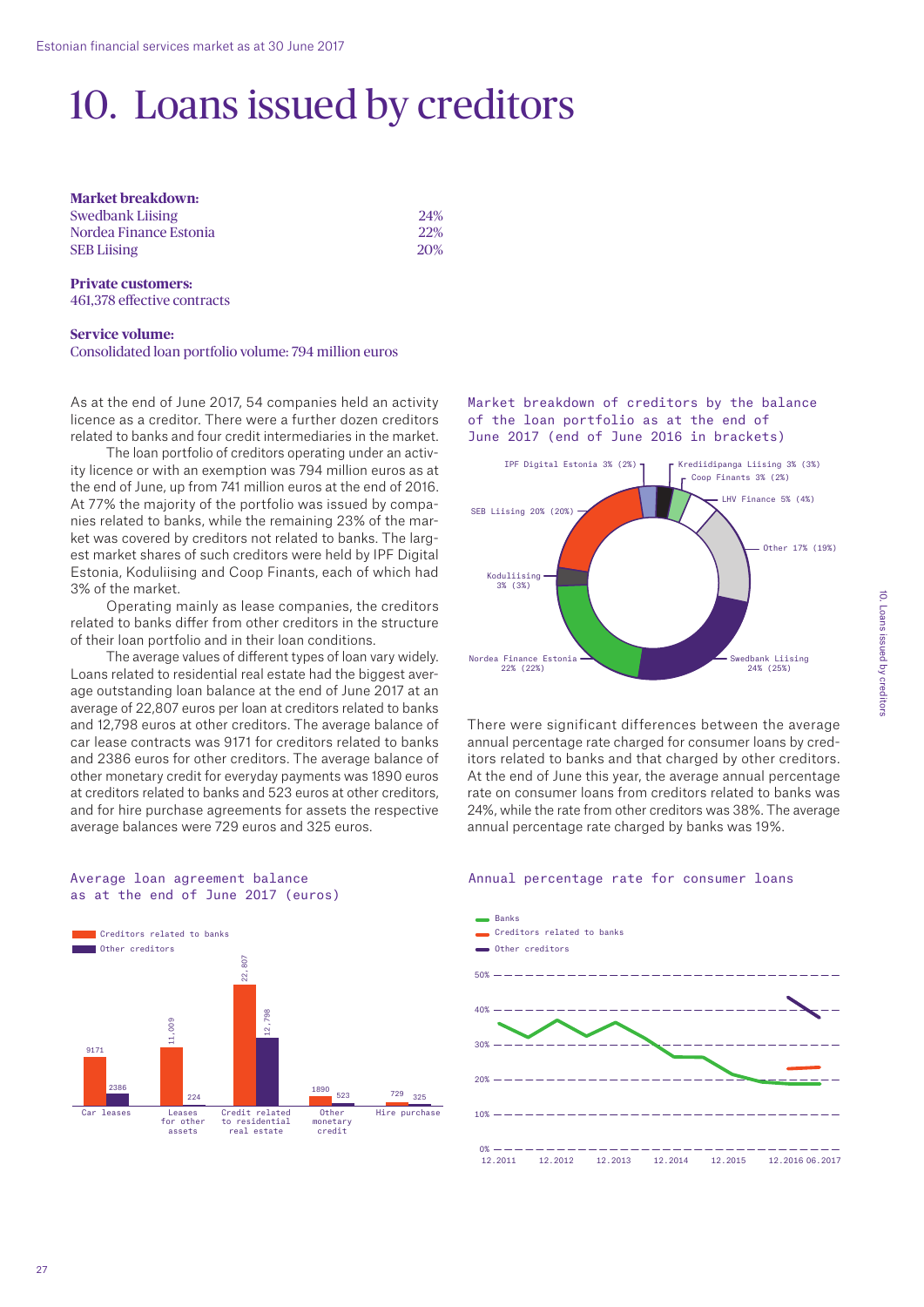#### Creditors related to banks

The balance of the loan portfolio of creditors related to banks was 615 million euros as at the end of June 2017, up from 575 million euros at the end of 2016.

The main change in the loan portfolio of creditors related to banks was the growth in car leases from 456 million euros to 527 million euros in the first half of the year. Car leases

Market breakdown of creditors related to banks by loan portfolio balance as at the end of June 2017 (end of June 2016 in brackets)



made up a dominant 86% of the portfolio of creditors related to banks.

The number of contracts increased by 2% in six months to 125,885 at the end of June. The balance of hire purchase fell from 69 million euros to 34 million, primarily because of an accounting change in the reporting of one company.

Balance of loans of creditors related to banks

(million euros)



#### **OTHER CREDITORS**

Fewer than half of other creditors between them hold the majority of the market, as 84% of the balance of the loan portfolio was held by 11 creditors out of 54. The largest market share was that of IPF Digital Estonia, which had 14% of the loan portfolio of other creditors, followed by Koduliising with 12%, Coop Finants with 12%, Telia Eesti with 9%, and Creditstar Estonia with 9%.

The balance of the loan portfolio of other creditors stood at 179 million euros, up from 166 million euros at the end of 2016. Most of the loan portfolio of other creditors was made up of 104 million euros in other monetary credit, which is essentially unsecured small loans.

The number of agreements increased by 5% in six months to 335,493 at the end of June.

#### Market breakdown of other creditors by loan portfolio balance as at the end of June 2017 (end of June 2016 in brackets)



#### Balance of loans of other creditors (million euros)